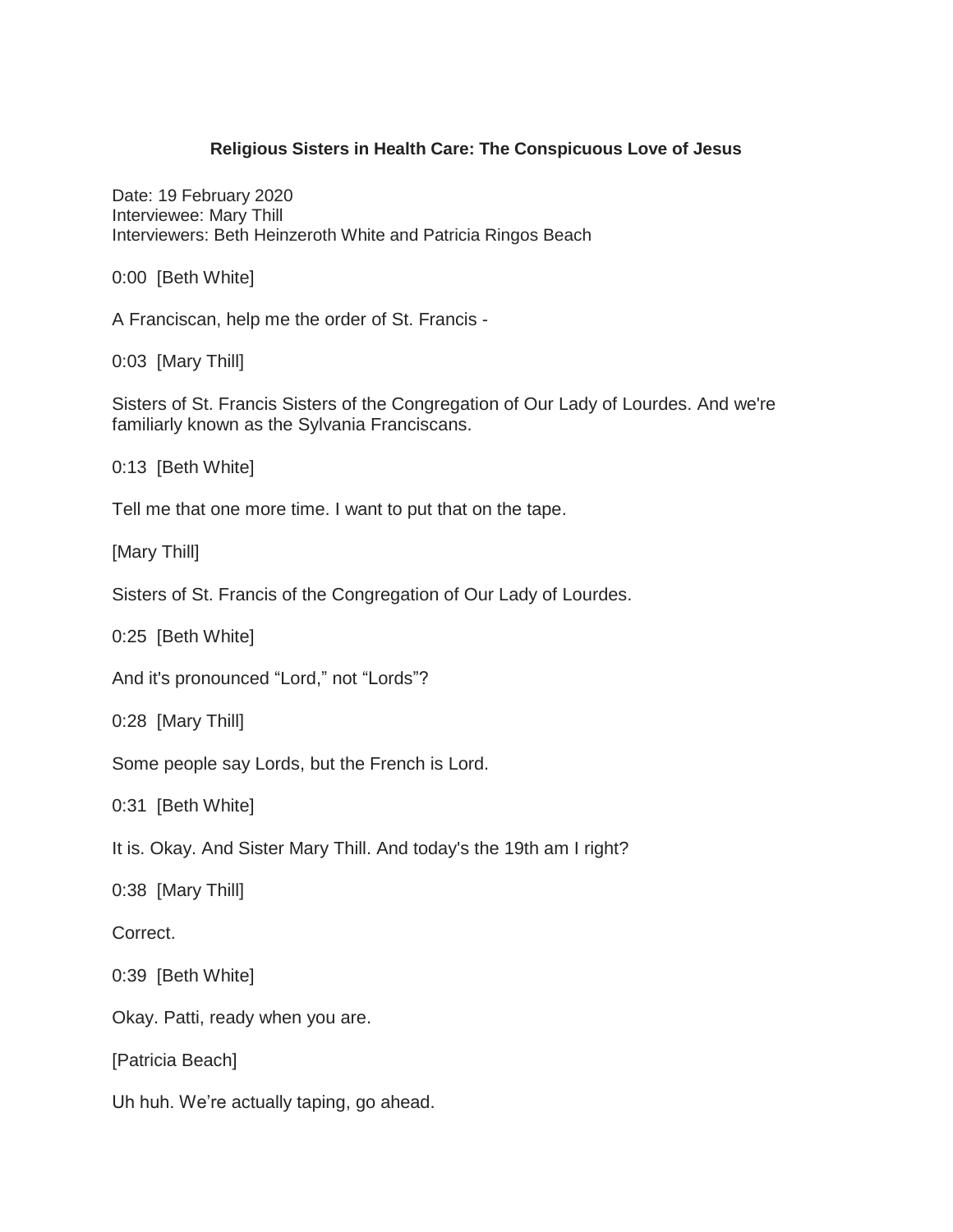0:44 [Beth White]

We are?

[Patricia Beach]

Yeah.

0:45 [Beth White]

Hello. This is Beth Heinzeroth White. Today is February 19th, 2020. We are interviewing for the first time, Sister Mary Thill, a Sister of Saint Francis of the Congregation of Our Lady of Lourdes. This interview is taking place at Sister Mary's office at St. Vincent Mercy Medical Center in Toledo, Ohio. This interview is part of the Religious Sisters in Health Care: The Conspicuous Love of God project and will be archived in the US Catholic Special Collection at the University of Dayton, Dayton, Ohio. Sister Mary, thank you so much for agreeing to talk with us today.

1:24 [Mary Thill]

Well, you're very welcome, my pleasure.

1:26 [Beth White]

What experiences lead you to the decision to become a religious sister?

1:31 [Mary Thill]

I have wanted to be a sister since I was in the first grade, since I met my first grade teacher Sister Sienna, who was one of the sisters from the order that I belong to now. And when I was young, I used to play sister. And I have a picture here of me dressed in a habit that I made. I was about nine or ten years old, at my grandma's house. I used to stay with my maternal grandmother in the summer for a week or two. And then after my grandpa died, I would still go every weekend and stay with her because she was so sad. I couldn't figure it out though because they never talked much while he was living. But she sure was sad when he was gone. And it's to my, to my teachers that I credit my religious vocation. And it's to my, my grandmother that I credit my interest in comfortable, comfort, comfortableness in working with older people because my grandma was my grandma, she was my best friend. She spoiled me rotten. But I understood her as a person. She didn't - she wasn't this little old lady that some other members of family weren't too happy with. She was kind of a curmudgeon. And an aside - my friend Sister Marsha's mother Annabelle, one day I'd met her, talked with her, we had dinner with her many times, played cards with her many times. I don't play cards, but I played with Annabelle. On the way to her house one day I'm thinking, Oh that's why I get along with Annabelle, she's like my grandma. And we have that same relationship, it was just really kind of cool. So I told Marsha that and I told Annabelle that, that was kind of neat. Yes. So that was my teachers that helped me want to become a religious sister.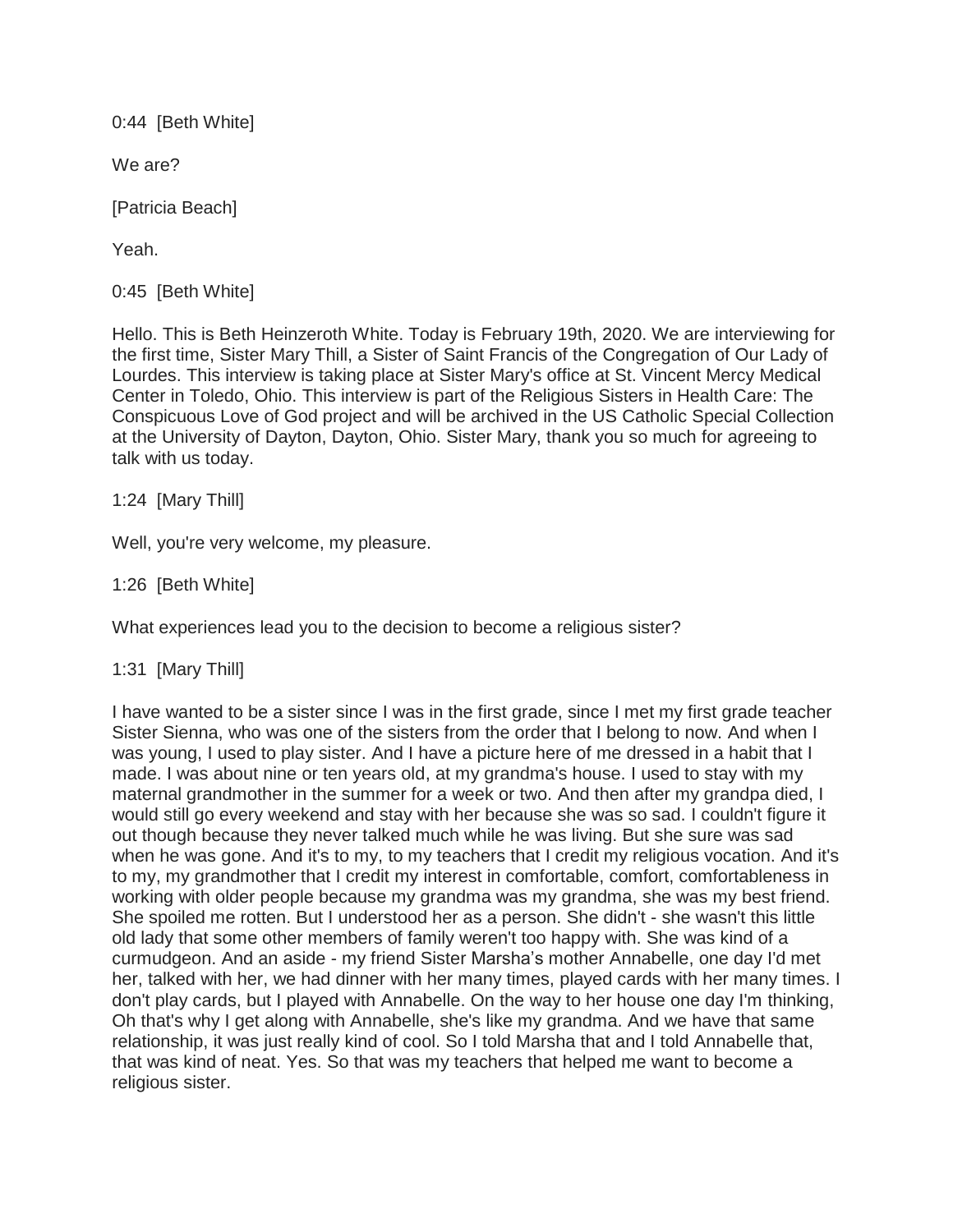### 3:27 [Beth White]

And you are starting to say when you were thirteen -

# 3:29 [Mary Thill]

I came when I was thirteen. Fifty of us came that year from grade schools that our sisters taught at in Michigan and Ohio and Minnesota.

3:39 [Beth White]

Oh my golly.

3:40 [Mary Thill]

I came to Sylvania where our mother house is on the train that came from Minneapolis, because I was born in St. Paul, but I lived in Minneapolis 'til I was thirteen. And on the train, it stopped in St. Paul and picked up a girl from St. Paul who was coming to the convent, Sandy and we became best friends like immediately. We were just the bestest of friends. Unfortunately, her father didn't want her to come, so she had to go home. But we were good friends for a while. Bunch of - a lot of us came back in the fifties.

### 4:15 [Beth White]

So Sister, you're thirteen years old, your family's living in Minneapolis and you come to Sylvania -

[Mary Thill]

On the train, unseen, unheard of. Well, we did - the sisters did come out there with a slideshow and show pictures. And then one of the postulants, one of the young girls that was coming from - she was from Minnesota, Sister [Juleta?]. She came with her and then we got to know them a little bit. You have to know in my class there were only eight of us. I went to a very small school in Minneapolis, there were only eight of us in the eighth grade, five girls and three boys. And when Sister said, Who's the guy from public school came to have kids fill out their applications. I didn't move I sat in my desk and she goes, Well Mary, what are you doing? I said, I'm going to the convent, like she was supposed to know. So then she got the ball rolling to finally do that. But I had always said, you know, Father would come to class, "Who's going, who's going to be a sister?" I'd raise my hand. But when it came time to do it -

# 5:17 [Patricia Beach]

I always tell Beth because I went to Catholic grade schools too, that in second grade, we all wanted to be nuns. But that's different than what you experienced because obviously I wanted to be a nun but that didn't take hold. And it's different for you.

5:33 [Mary Thill]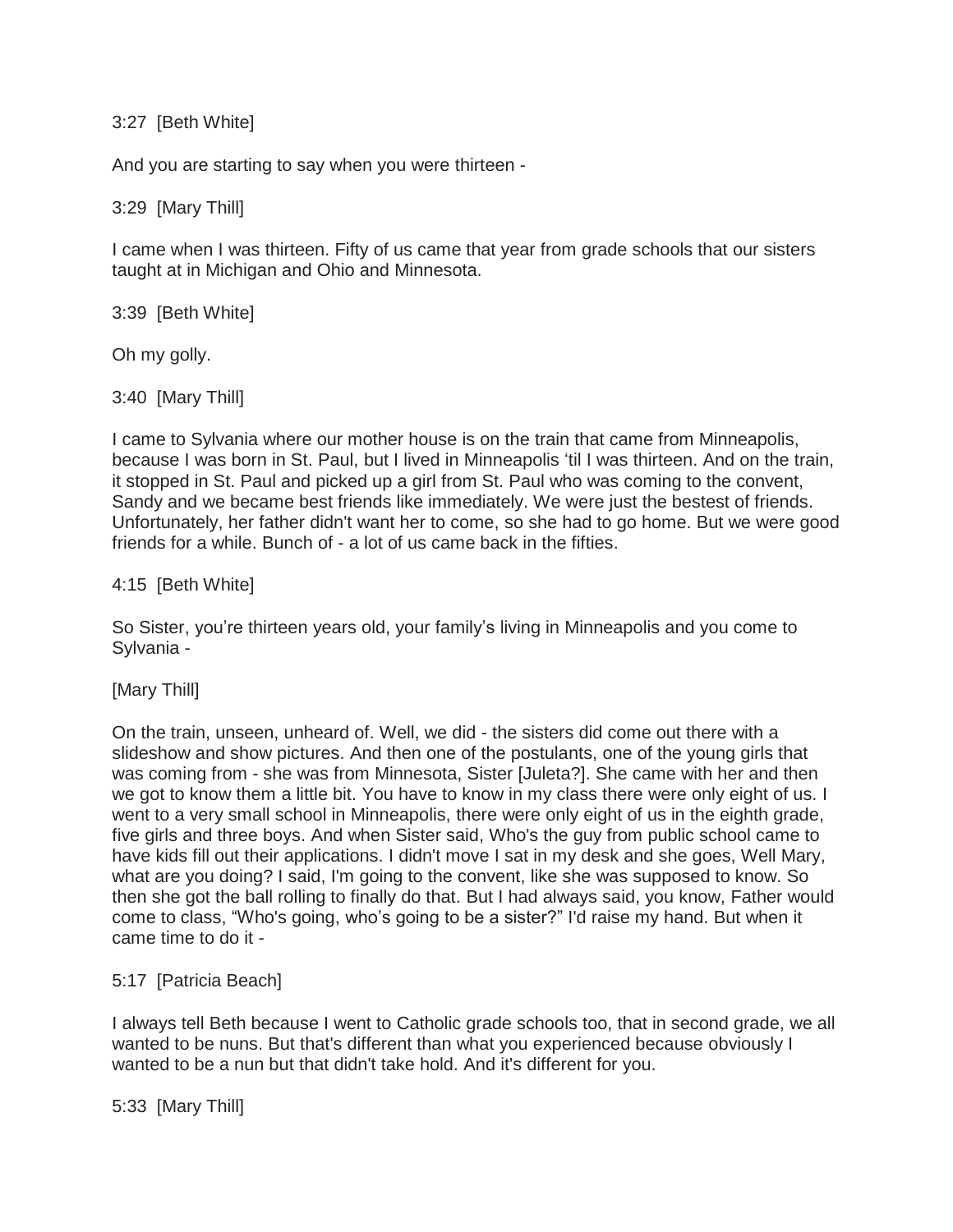One of my nieces asked me, she's in her forties now. She had a girlfriend when they were younger teenagers. There must have been talking about sisters because I was coming home to visit or whatever. And I said, I said, well, what's the big drawback? Why don't you want to come? We won't to be able to wear makeup.

5:56 [Beth White]

So you came to Sylvania. Did you finish high school here?

[Mary Thill]

Yes. We went right into high school. I came in June. So we went right into summer school. And we finished high school in three years because we always went every summer. So we're able to finish our high school in three years.

# 6:14 [Beth White]

Where did you go to high school?

[Mary Thill]

We had an academy, St. Clair Academy on the campus out at the motherhouse. Right? Yeah. And what's interesting about coming to the convent, filling out my application. It said well why did I want to be a sister? I just wanted to be a sister. And so I put down because this is what it said in one of the books I read. You come, you become a sister to save your soul and the soul of others. So that's what I wrote at thirteen. And you know, it's, it's served me well. I didn't come to wear a habit. I didn't come to teach, I didn't come to nurse. I came to be a sister. And by the way, did everything else.

[Beth White]

Did everything else. And after high school –

[Mary Thill]

After high school we entered what was called the novitiate. Well, first we had canonical, we had a year of study at Lourdes Junior College at the time. So we started with a college education just one year. And then we entered the novitiate where we couldn't study anything except religious topics. So some of them still counted towards our degree. We still just went to Lourdes Junior College. Then when I was a second-year novice, you are a novice for two years, you've got the habit that was part of being a novice with the white veil. And you didn't make any vows yet, you just wore the habit. I'm not sure why we did that, but we did that and we loved it. I loved it. Didn't have to put bobby pins and curl my hair anymore! So then the second year, half of my class, there were like twenty-one of us. Half of the class went out to teach or go to nursing school, and the other half of us stayed in the college, and I was so happy. It didn't occur to me until the novice mistress said, give me a holy card. One of your favorite holy cards and I'm gonna put it on there, what your obedience will be for your next for the first or second year novitiate, and I was praying it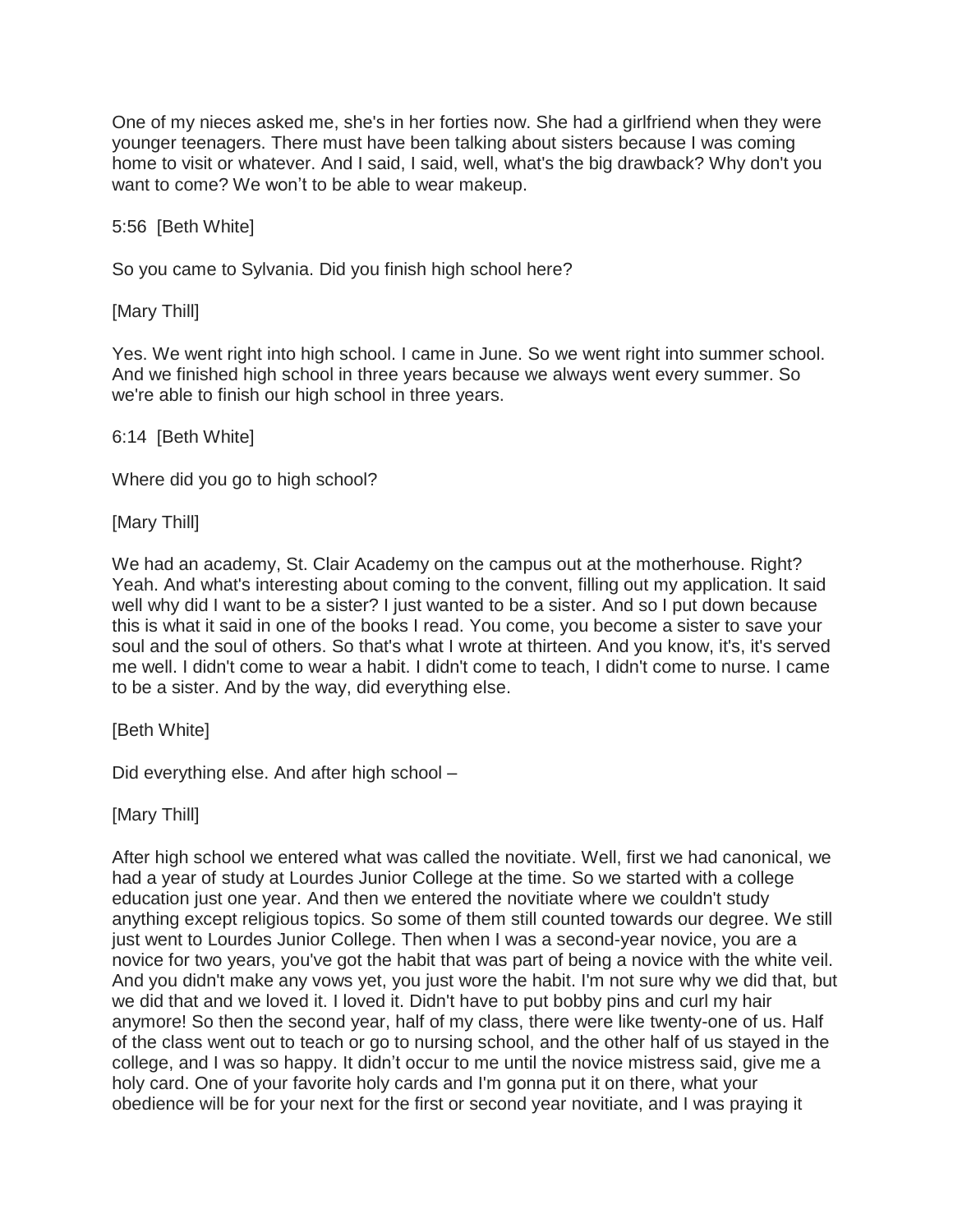wouldn't have to go teach. I didn't want to teach. I hated school until I got to college. But anyway, so I picked up my card and it said stay in Sylvania for one more year to continue your education at Lourdes. Thank you, Jesus. And I was so happy. But then when I took my vows the next year, we all had to go do something for a living. So we went - then I went and taught St. Hyacinth's in Toledo, Ohio.

8:51 [Patricia Beach]

My dear, how long were you at St. Hyacinths?

8:53 [Mary Thill]

Fifty-six third-graders. My very first class. I was at St. Hyacinth's for four years. Mm-hm. Fifty-six. Literally wall to wall kids. You could hardly get in up in between the aisles. And I had five Jeff - four Jeffrey's in-class, none of them spelled their names the same way. And about a couple of weeks before Christmas last year, I get a call and I come to my office and someone on the phone says I left a message. Sister Mary Thill, I know you, I think I knew you as Sister Robert Frances - that was my religious name. I'm one of your students from St. Hyacinth's from my first class, he was here as a patient. I went to see him. He's a pharmacist. He's in charge of Rite Aid pharmacies in this whole region. He's married, has three beautiful daughters.

9:55 [Patricia Beach]

Is he a Jeffrey?

[Mary Thill]

He's a Jeffrey. One of my Jeffreys. What a great story. That was fun. They were great kids. We had lots of fun. Yeah. I enjoyed them.

10:08 [Patricia Beach]

You brought up teaching without a college degree in teaching.

10:14 [Mary Thill]

Well, most of us most of us didn't have degrees. And that's true from public school teachers to Catholic school teachers for decades until things got to be firmed up. And then we began to work in - yeah, I took teaching of math. After I taught about six to seven years, I took teaching of reading. After I taught for about six to seven years. You would just went in and did it. Yeah. Somebody gave me the manuals for the books that the kids were using. Well, the good thing about teaching of math, the new math came out that year with the, you know, 01, preparing people for computers. I think. Well, I never knew the old math very well. That's one reason I hated school. So I was fine. I was learning it right along with the kids. And we had a great time. I understood exactly what they were going through. So we got along fine.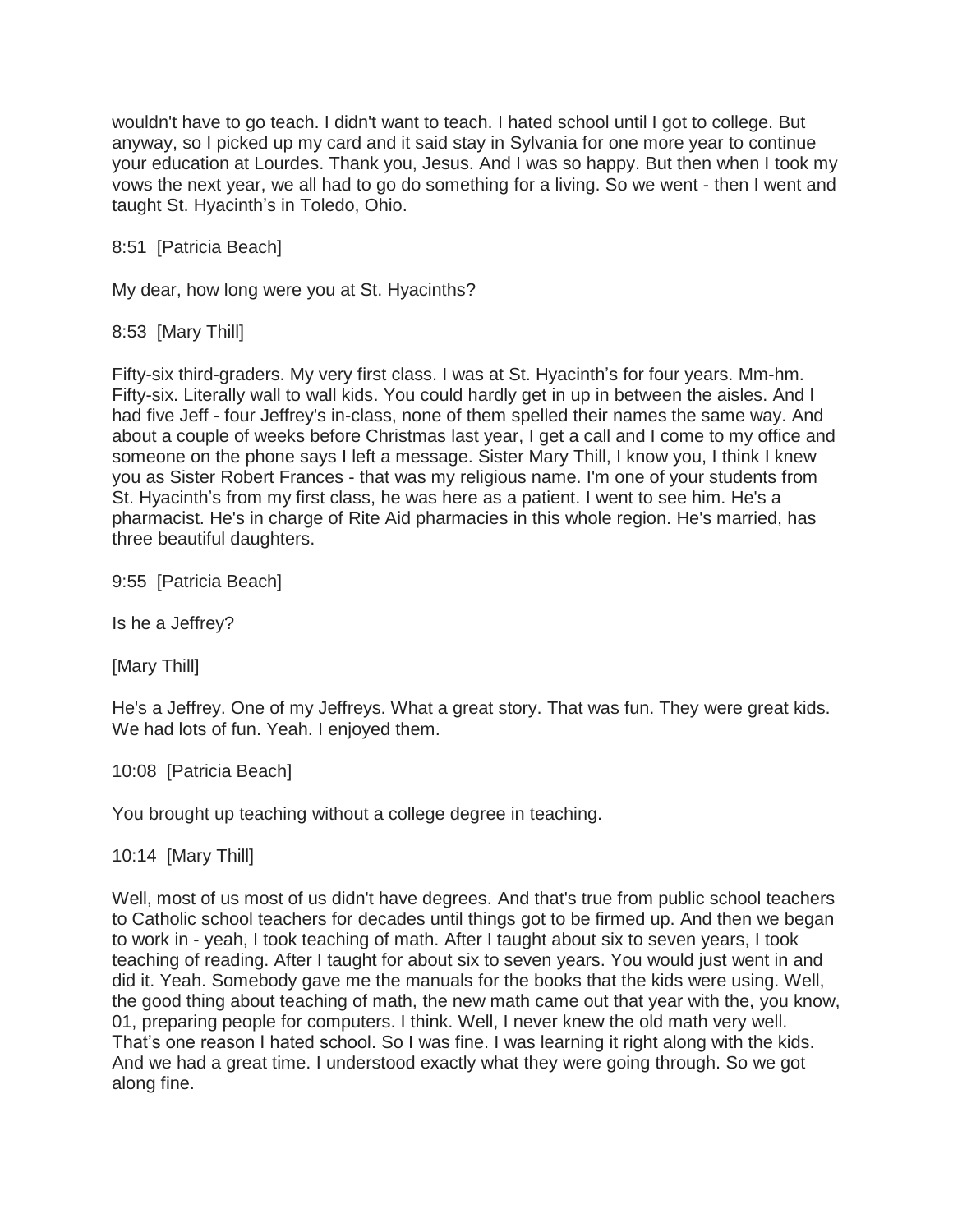### 11:07 [Beth White]

That's a great story. And thinking about those early days in your professed life, and now, can you think of a couple of things in society that have changed the most? And how do you think those changes affect your life as a sister?

## 11:20 [Mary Thill]

Well, I have to say because I am a sister, the Vatican II, changed our lives profoundly as religious women. And we took it very seriously. Nobody else in the church did. The bishops didn't. The priests didn't. They're still fighting over it, did we have a Vatican II or not. But we did. And what they what they had told us to do in their documents that they wrote, the boys, was, go back to your charism. Yeah, they're in Vatican II - I know practically some women were able to observe, but had no real voice. So we took it very seriously, went back into, well, why were we founded? What were the Sylvania Franciscans? What were we about, what were Franciscans about, because we're part of the Franciscan family. And then what were we as a particular community? We were founded in 1916. Our sisters came from Rochester, Minnesota. The sisters that helped build the Mayo Clinic. They are, they are our grandmothers, we call them. And we came here because the bishop asked for sisters to come and teach in the Polish neighborhoods. And they had a significant number of sisters who knew, and came from the Polish culture in Minnesota. So they, they came about, twenty to twenty-two of them came here and Lagrange, and Dexter and Lagrange, and Toledo is where they started. So we came, we came as teachers, but then there was a was it, I think it was a flu outbreak. Not in Toledo, but in the surrounding area, Genoa or somewhere like that. So our sisters, no, no nursing training, no whatever, went and helped out in Gypsum, some little town called Gypsum, Ohio. And when they went there, when they got there, nobody died and none of them got sick. They all survived the flu. And that's how we got into healthcare. And then priests, I guess this is how they did it back then. Priests and bishops would write or call our mother foundress and say, Do you have some sisters who want to open a hospital here. So she'd find a couple sisters and give them fifty bucks and pack a bag and get on the train and go wherever. And I've, I've talked to many of our pioneer sisters because many of them were living when I came and we took care of them later on. But I said, Well, what did you do when you got to Liberty, Texas? And they said, well, somebody met us at the train and they took us, took us in and it occurred to me later on, people felt so sorry for them that everybody like, same thing happened to the Mercy, the Grey Nuns when they came here. People helped them out because here they came to help us and they've got nothing. So the Ursuline Sisters helped them and laypeople, they gave them a place to stay, gave them food. And all of a sudden, there's these hospitals going up. It's, it, it was really when you think about it, miraculous, especially in light of what happens these days, when you have to plan everything to the last dollar and then some and no rules and no regulations. You just went in and helped people.

### 14:33 [Patricia Beach]

Just built a building and took in sick people.

14:36 [Beth White]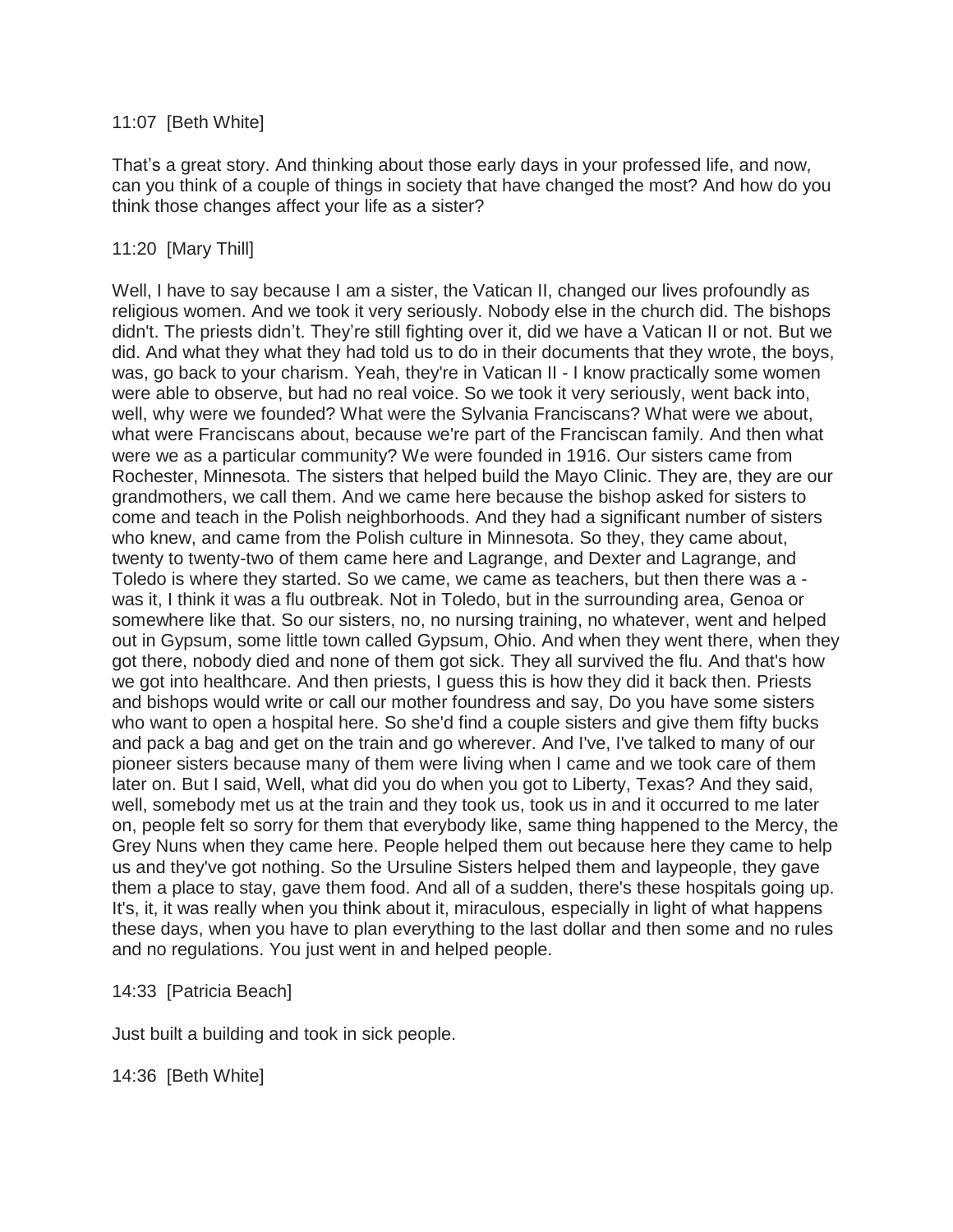And how does that - because when you read historically, there is a lot of anti-Catholic sentiment also, but the sisters, do you think they were sort of immune to that, or like did people see them separately?

### 14:56 [Mary Thill]

Well, as long as we were here, like with the Polish people, they really appreciated the sisters, they kind of understood who the sisters were from wherever they came, for they had sisters in Poland. But when we went to other places where there weren't sisters, even with Sylvania when we first came there, the story is that there was a cross built, burnt on our campus. People were not real happy that we came there.

### 15:19 [Patricia Beach]

So you have these people helping you -

### 15:21 [Mary Thill]

But then you have those who were not real glad to see you. Yeah. Wow. Yeah. And I used to go to the Sylvania Senior Center, the old one, when it was in the Burnham Building, and I never felt comfortable there, with those older people, there was a certain prejudice there against the sisters. Even then. Since Mayor Stough has been our mayor he's been wonderful to us and there's a better feeling, I think, among in the community. But then they didn't know us because we had a fence around us. Hardly anybody came in. So they didn't really know us. We weren't really part of that community until the College got a little bit more known and people were out there. Yeah. So took some time. But another of the things that changed was besides Vatican II, which made us change our whole life, is the awareness of the environment. And especially in our, on our campus, in our order and as Franciscans, St. Francis, you know, he's the patron of ecology, Francis of Assisi. And he truly believed that all nature is so precious that it - besides people are precious, so is, so is nature. We can't just abuse it and use it up. We have to be conscious of that. We, we as a community have worked on that very hard since about Vatican II time, if I remember correctly. So that changed, just changed our lives terrifically. Gave us more freedom in one sense, we weren't tied to hospitals and schools. But we, because we were aware, I remember teaching third grade at St. Raphael's in Garden City with Mary Fran, she had second grade and we'd sit there correcting papers on Sunday going, This is stupid. Why are we sitting here correcting these silly papers when there, our neighbors need help and there are adults in this parish that need our help. But we were tied to the school and we had to do it, we needed to do for the kids. But we it was an awareness that was coming as we grew –

[Beth White]

With Vatican II.

### 17:27 [Mary Thill]

There was a need for, there's other, other things besides health care and teaching that needed to be a lot of it connected to it. But we began to reach out to other things.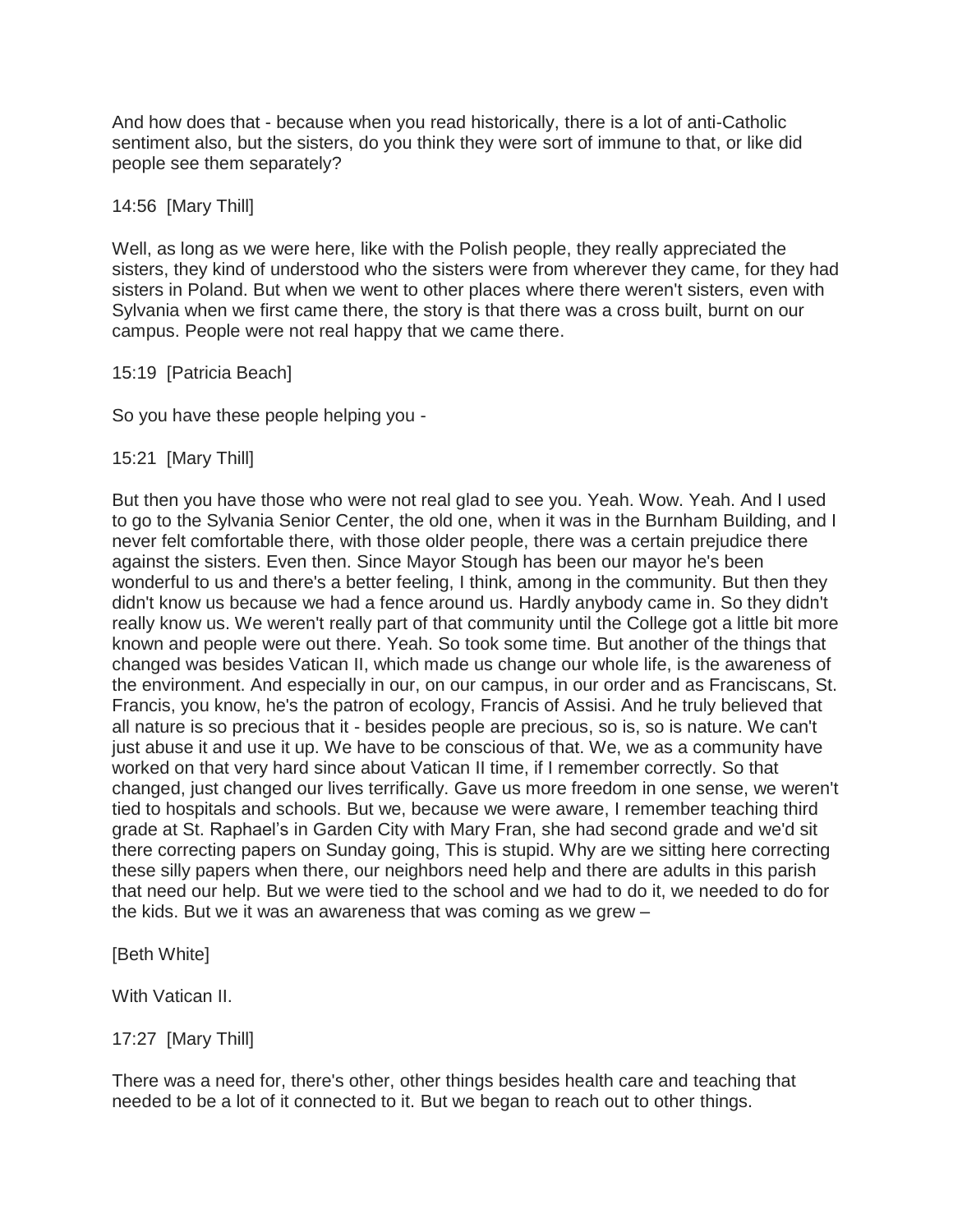17:43 [Beth White]

You taught for a while and -

[Mary Thill]

I taught for ten years.

17:46 [Beth White]

Ten years. And then how is it that you came to become involved in health care?

17:51 [Mary Thill]

Well, I taught elementary school for ten years. And then the last year that I taught, I went to [Hamtramck?] Michigan to establish residency because that was, they asked me to run our new brand new retirement home, which we were just building, Rosary Hall. It was called back then. Now it's Rosary Care Center a four-story building. It really was a retirement community, we had very independent sisters living there, assisted living in what we call the infirmary, the nursing home piece. We had - took in our relatives. We weren't licensed. We took in relatives that needed help. We took in the Visitation Sisters. They used to come there. So it was quite the interesting community. And they had asked me would, they knew they were going to build the building and they asked St. Lucilla and the dean of the college at the time, which of the sisters would, should we educate to run the place? And she knew how, how good I related to older people because I worked a couple summers just with our older sisters. We did activities and we did trips and we just had a grand old time. So she said, she suggested my name to Sister Miriam. So then she looked up to there were only two schools in the country that offered gerontology programs. USC out in California, and good old Michigan in Ann Arbor. So of course I went to Michigan and because it was closer, but I loved it. I loved it, just loved it, so I established residency to have to pay less tuition. They had me go to [Hamtramck?]. So one day I applied, I just re-read the letter the other day as I was looking up some things to prepare for this, from Sister Lucilla. She said, No, right to, right to Ann Arbor. She gave me a person's name and follow-up and do whatever you need, any help I'll help you out. So that's exactly what I did.

So they invited, they accepted my application. I got an application, I got accepted. I went there to find housing. It took me an hour to get to the campus and an hour to find the building that I needed on that campus to find housing. I could not find any housing on campus. The convent, St. Thomas, was full with other sisters who came to study. I went to the Newman Center. They had some housing there, but not very much for the sisters, and that was all taken. So everything was taken. So I ended up going into the graduate dorm, which was housing up on the North Campus, up on the hill. And I requested a private room, but I didn't get it, they told me I might try the second semester. So I shared a room with a lovely lady. What was her name, Gretchen? Which I think it was, and my name was Sister Robert Frances. So I got there after she did, she had already moved in, gone over to the campus to register. I got there, signed in. And when she came into the room and I had everything all set up and she was so glad to see a woman because it said Robert Francis, Sr. She thought it was Robert Francis, Senior. Well, we became fast friends. We just got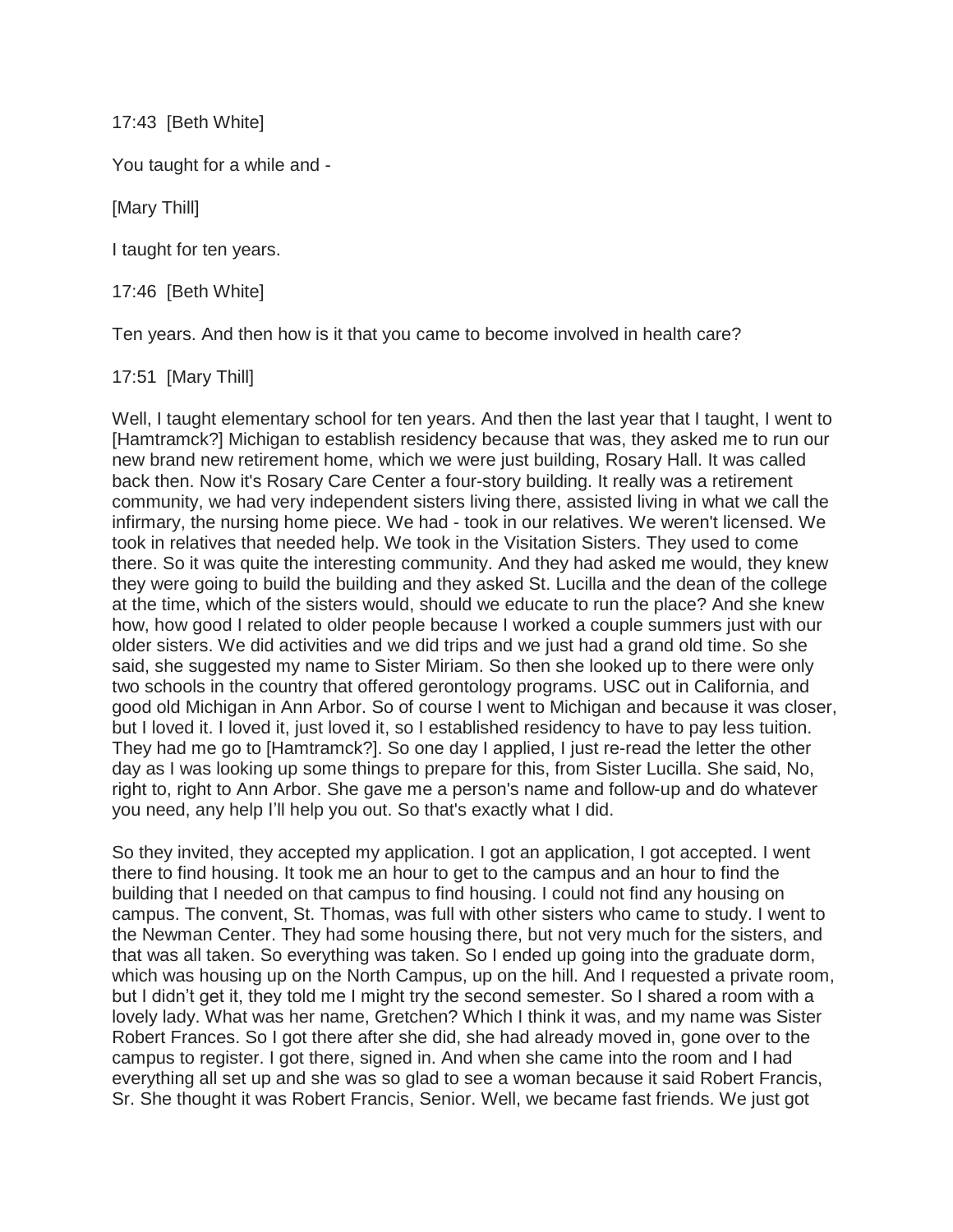along really well. She was in social work and I was in education. So it was kinda fun. I didn't have a car. And all my classes were on campus and I was on the North Campus but they had buses that ran all the time. So I would just jump on the bus and away we go. But I didn't have, I didn't, I didn't enjoy living there because we had other people in the building. One gal used to cook everything with onions and garlic, so the whole place reeked of onions and garlic. We had one refrigerator to share and my milk tasted like onions and garlic. So, and then the girls next to us, we shared the bathroom with two other girls. They come in at two o'clock in the morning showering, singing, having a good time. I mean now that's not gonna work. So I went to I went to - I was in class with another sister from Indiana, from Illinois. And she said we have room at the convent at St. Thomas because somebody had dropped out. So I called the sister, the IHM sister at the time she goes, well, yes, we have room up on the third floor and she said, If you can send me a letter from your mother superior that you're in good standing with the community, we will be happy. So I called Sr. Miriam right away that night she wrote the letter and they used to laugh at me - from Wednesday, I found out on Wednesday, by Saturday I was in the convent eating bacon and eggs for breakfast that morning because I hadn't had any since I got there. It worked off find somebody roommate says to me, How did you get out of the lease for the, for the apartment? I said I don't know, I went down to talk to the lady. She said fine, she's can I borrow your habit because I was just wearing the smaller, the shorter veil at that time. Can I borrow that? Maybe they should let me out, 'cause she wasn't happy there either. So that's how I got into aging formally into working formally with elders.

### 22:59 [Beth White]

And then after you graduated from the University of Michigan, what kind of work did you do in health care and the work that you did, how would you describe that it was distinctly Catholic?

### 23:11 [Mary Thill]

Well it was very Catholic, it was working only with our sisters. I ran, I ran, I was the administrator of the new building. I was thirty years old and I was the administrator my very first time, but part of my education at Michigan. Instead of writing a term paper or a thesis, you we could do with something called a field experience or field placement. So I went to my dear advisor, Natalie [Traeger?] at Michigan was so helpful. She hooked me up with the Adrian Dominican Sisters and I did a fifteen-week experience, like a clinical with them. I went through the whole system. I spent time in every department in their building. I went for nurse aid training because I didn't have any nursing background. So, so, so I can be a nurse aid there, how people eat and help people be whatever. I passed making beds. I learned how to make beds five times. I'm super good at making beds and that was great and I got to, that's where I learned a lot about what it was I was going to do. Now, I didn't learn anything about writing policies or a handbook because our place was brand new. They were well-established already. The sister I worked with was just great she was so helpful. And I would stay right there with them. They had a hall, a residence hall that some of the workers stayed in. So I stayed there with them and on weekends I'd go back to Sylvania. No car, this whole time I had no car. So it was a beg, borrow, and steal from everybody, but people were very kind. So I got, I got a Master's in Education. I built on my other degrees from [Merriman's?]. I had two bachelor's. Most of us graduated with two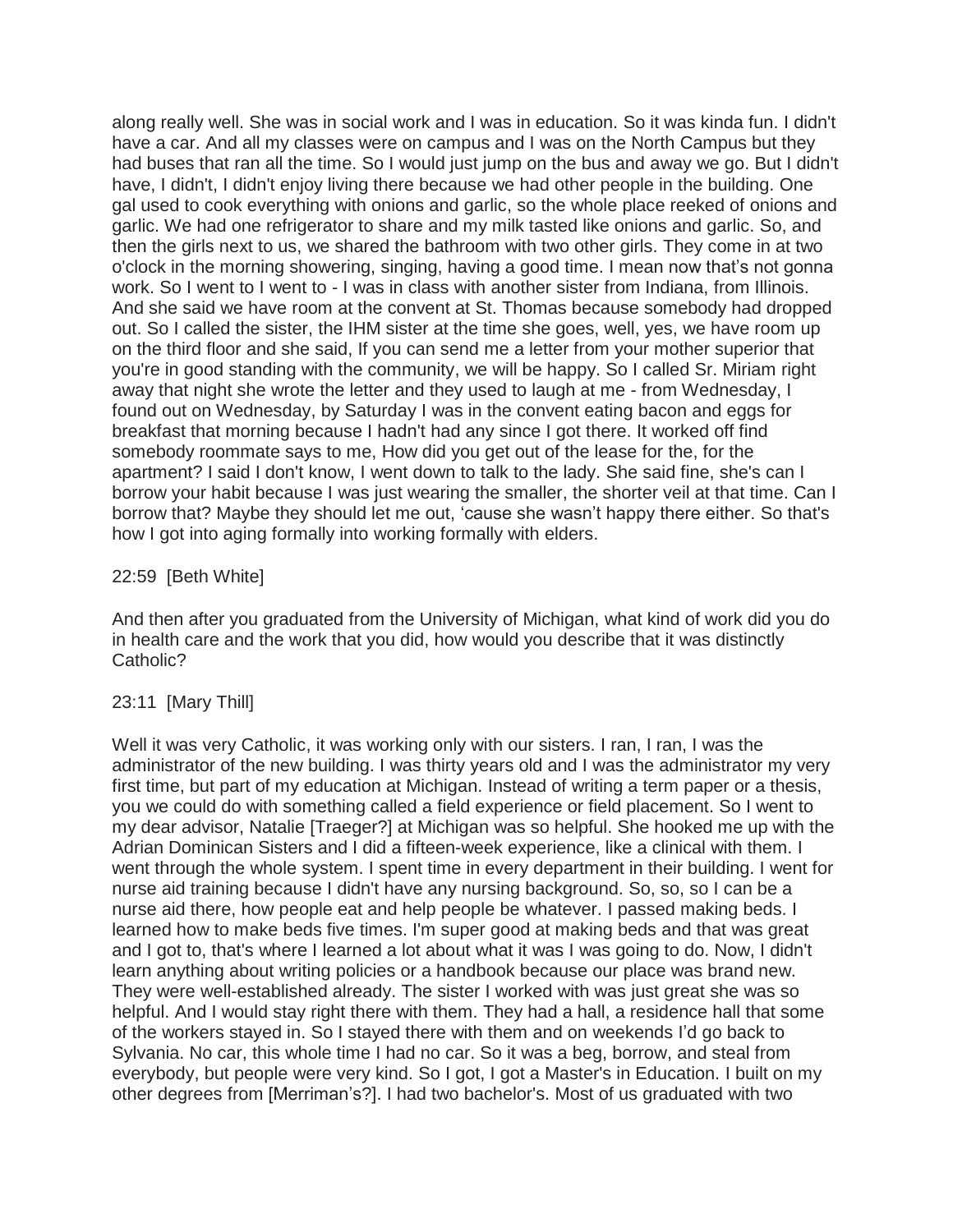bachelor's from Merriman's, because we went to school for ten years part-time. So we had plenty of credits and then I built on my education there.

And then I took, I was part of what was called the Institute of Gerontology. And those were courses designed just for working with elders, wonderful professors, some of the pioneers in retirement preparation for the world were our professors. One guy, Howard McClusky, I loved him. He was an elderly who was in his seventies. He was teaching courses in education, gerontology with just, just the most I mean, the, the professors I had and the people I met were just top-notch across the board everywhere I went. Yeah. And I was still wearing the habit, so people would go, Hi, Sister, Good Morning Sister, or they would ignore you either one way or the other. And one day I was coming across the quad by the library, walking to my house. The students around there would go, Oh, Sister, don't go this way. You want to go that way. I thought why? Cause somebody's streaking in the quadrangle, oh okay we'll go that way. But the people at the bookstore took me in like I was part of their family, the Christian bookstore, they were so cute. Come and have lunch with us, Sister. They were very, very kind, yeah. I just really had a good experience. I was only there not quite a year and it was just the best experience. I don't know what USC would have been like but in our groups it was just as wonderful. Just fine.

### 26:41 [Beth White]

You've brought up a couple of things that have made Patti and me smile. One is that you just built a home for the elderly sisters to live, but you had no regulations and policies and all of that. Health care has certainly changed a great deal in the past few decades. How do you think these changes have had an impact? Large impact, significant impact on Catholic health care in healthcare organizations that you've been affiliated with?

### 27:12 [Mary Thill]

Well, as far as working in the field of aging, that's a whole another world. And people in, in acute care think that you can just do anything the same way with older people. And it doesn't work that way. Especially if you're working with the gerontologists who goes, No, this isn't a hospital, this is their home and this is what we do here. The sisters that I had work with me as part of the staff were all from hospitals. So they tried to run the place like a hospital. And I'm trying to run it like a good nursing home. So it was kind of interesting. We did do some preparation, we did do some education orientation for each other, another sister had a good - she was a nurse, had a good background in working with the elders. So the two of us did some workshops with them. We went around the whole community, talked about retirement, preparing the sisters to start thinking that you're not going to be working all your life. So what are you going to do? That scared the mother superior. So she put the kibosh, she didn't want us to think we could retire at fifty. When most of us are working now, I'm seventy-six. That why would you want to retire at that age? So anyway, she apologized years later. She said I wasn't ready for it, so I guess I thought nobody else was either. And now she's kind of sorry we did that because people are not retiring with really good preparation. But that was one of my courses at the university. And we moved from - this is our home, Rosary Hall was our home, back in the - let me see. How long has it been now? I think in the nineties, we became a licensed facility. Okay. So we now follow the licensures and all that kinda stuff. And I had to prepare the sisters for that because they were used to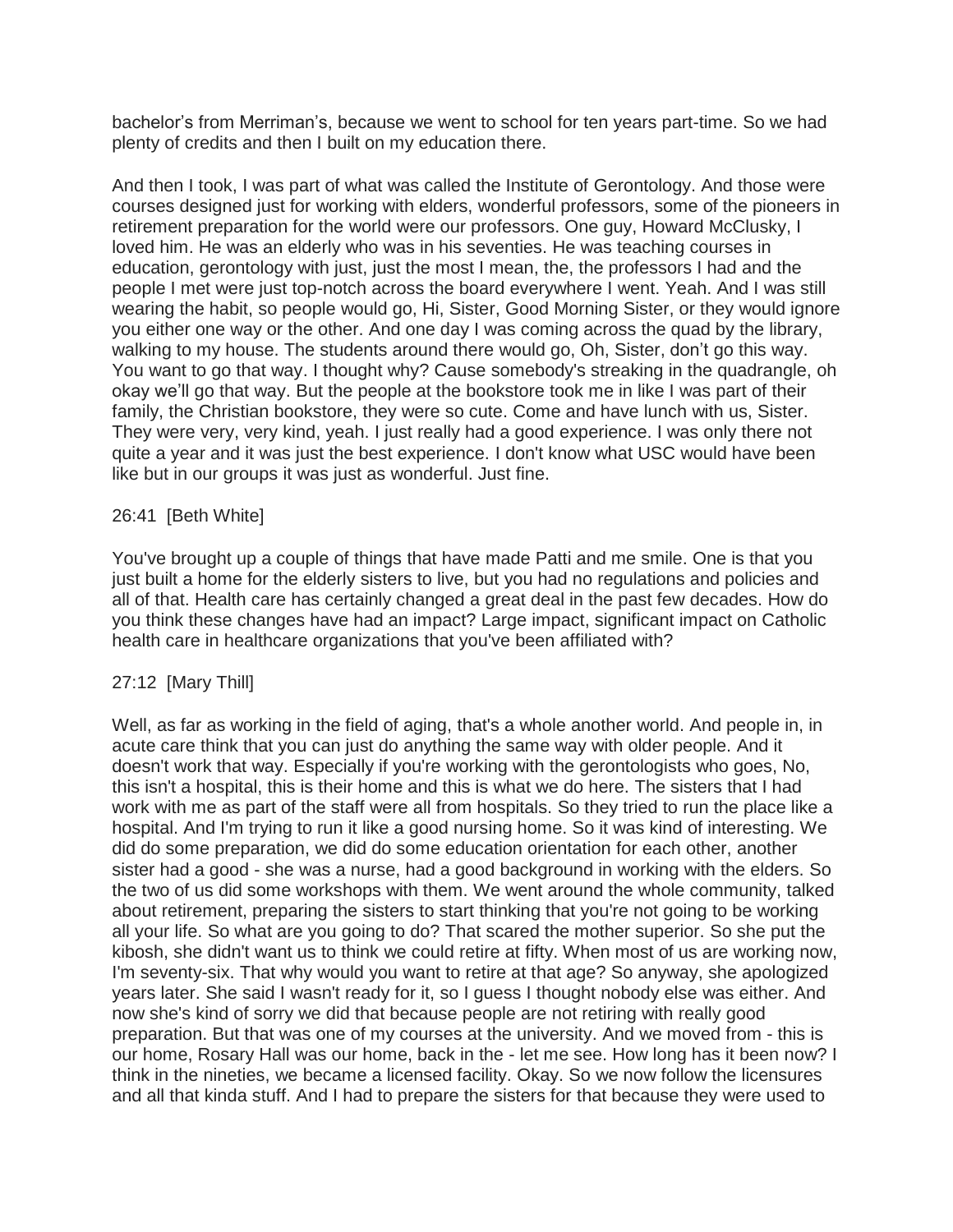just, you know, this is this is our home, and we're in charge and this is what we do. And so then when the rules and regulations from the state came in, they weren't allowed to do certain things and they didn't like that.

29:29 [Beth White]

What, for example, like, did they have to stop doing?

29:32 [Mary Thill]

They couldn't carry their tray. They couldn't go to the counter and pick up their own food and carry their tray. They had to have someone else do that for them. Now these are frail people who probably shouldn't have been doing that. But they were used to doing that, most of their lives. And this just didn't go well with them. They didn't like more and more nursing people coming in and taking over. But the miracle, which is very interesting, the last 10-15 years, when we were able to open it and we were licensed only for our sisters. And then we were able to move the license a little bit, thanks to Teresa [Fetterer?] to bring in relatives of ours. Sisters could bring in parents, brothers or sisters or relatives. At one time we had two sisters, blood sisters who were, are nuns. And two of their brothers who never got married. The whole family was living at Rosary. It was so cool. It was really neat. Yeah. And then the last few years then we would bring in a religious priest, brothers, sisters from other orders could come in, so that opened up that door. And then more recently, anybody we would take in anybody who needs care. So we have a big rehab group that comes in now we have then we built an assisted living separate appendage to the building, which is now just for our sisters, but we see it as a good rehab space eventually. So that's just changed dramatically. Just in that just in that one building. Certainly very Catholic because of some people still come there because they wanted to come to a Catholic place. The laypeople, some of our sisters don't want to come there but the laypeople do. Same thing with Franciscan Care down the road, it's Catholic. It was ours, is ours in a sense, and they come because of the Catholic thing. But when we look down the road far, not too far, we're thinking I'm not, we're not sure if among the elderly - once this generation, there's a couple of generations of elders die off, what will be the purpose, the long-term care in assisted living in retirement communities for people who don't have that religious connection anymore because their religious connection, it was really very strong, as you know, from these kind of places. But once people are losing that, that's a big change in our culture. The religious piece. You know, we have empty churches.

# [Beth White]

Say more about that because that's exactly right. There are fewer sisters now, and the presence of sisters has been an important part of what has helped call an organization Catholic, right? How do you think the presence of sisters or the declining numbers - you said you weren't really sure how the religious affiliation would continue in the future as the number of sisters decreased. Do you think that Catholic identity is going to be weakened or stay about the same as fewer sisters are involved in the running of these organizations?

[Mary Thill]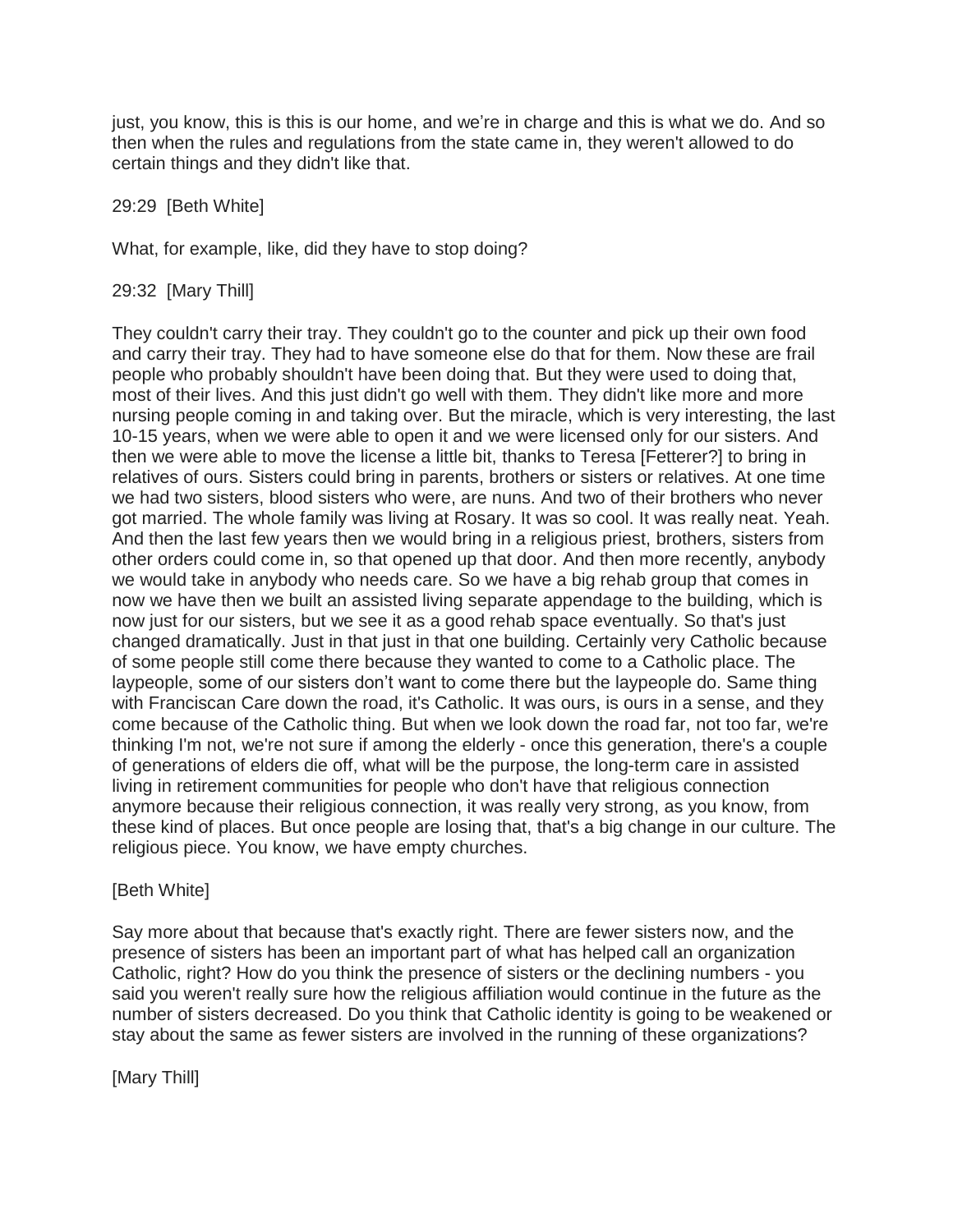I think as long as the sisters are involved and I don't know about the new people coming into orders because as I said, we don't, we don't have them except the one that came back. She's very, very much into, you know, this is, this is who we are and this is what we will continue to be until we die. But she's sixty-six, so it doesn't give her a whole lot of time to help us out. It will change it has to change significantly. We're also living through a terrible time in the Catholic Church, of the sex abuse scandals. Just this constant battle between there was a Vatican II and there wasn't a Vatican II. That, that's certainly has affected all of us. And it has to trickle down into health care and education look what happened to schools. But as I read just recently from Sister, I think it was Sister Nancy Shreck said this, we are as we look at ourselves, what are we supposed to be now? No, we don't have schools to run, we don't have hospitals. What are we supposed to be now? Well, we move from being a labor force in the church. A cheap one as a matter of fact, to here we are elders, mostly older people. A lot of our communities are, I think our average age is pushing to close to eighty. We just had another sister die today. And she was older though, but we've had two younger ones die, one only sixty-seven, a year ago in January. What, what, what, what is our call now? Many of our sisters, are too frail, to be out there, out and about doing things. So the movement in the religious life is to tap into our contemplative life. And I would say our contemplative life is what drove us to be the good teachers and nurses and administrators all this time.

And it has always bothered me since I got into healthcare, especially since I came here to the hospital and to look at our hospital system that we had. We did things a certain way because of who we were, who we are. And now we invite lay people to come in who may or may not have a religious sense of values, may or may not have a prayer life, may or may not have made a retreat, may or may not have gone to a workshop where they learn how to grow and develop. And we have done that all our lives and we expect them to come into, run the place like we did, not realizing, I think that all that helped us do what we did the way we did it. I'm not saying lay people can't do it. But how are we giving them the skills and the tools? And I think there's a big – CHA certainly does a lot of that, tries to prepare people for that. Here at St. V's we have the RISEN program, which I took when I first came. And it was wonderful. I thought, oh my gosh, this is what we need to do, but we need to constantly do it. Constantly because that's what we do, we have in our community, in our rule, we must make a five-day retreat every year. There's no option. You make a five-day retreat. That's a chance for you to fill you. How can you give if you don't have – how can you continue to give if you give it all and then you never fill up again. You've got to refill, refill, refill. So that to me is the spiritual piece of that is what would save on which will keep, I think Catholic health care, Catholic. The emphasis on the spiritual life of people. And there's a great interest in the spiritual life. Everywhere I see it. It's wonderful.

I don't work with too many young people. I love them when I see them, I just get a big kick out of them and they love to tease me and stuff, but I don't know them really well. I read about the millennials and they read about the nuns. Then the N-O-N-E-S. Who interestingly enough, are interested in the N-U-N's because they're working on they're going to some of the convents and experiencing living with the sisters for awhile. But those are sisters that lived a certain way at a certain time and though our life has changed, we still, we still have a certain way of doing things that probably another generation would just throw out. But it's good for them to experience that. And some of them like it. Some of them go to Mass with their little doilies on their heads and they say the rosary every day, which is wonderful, I say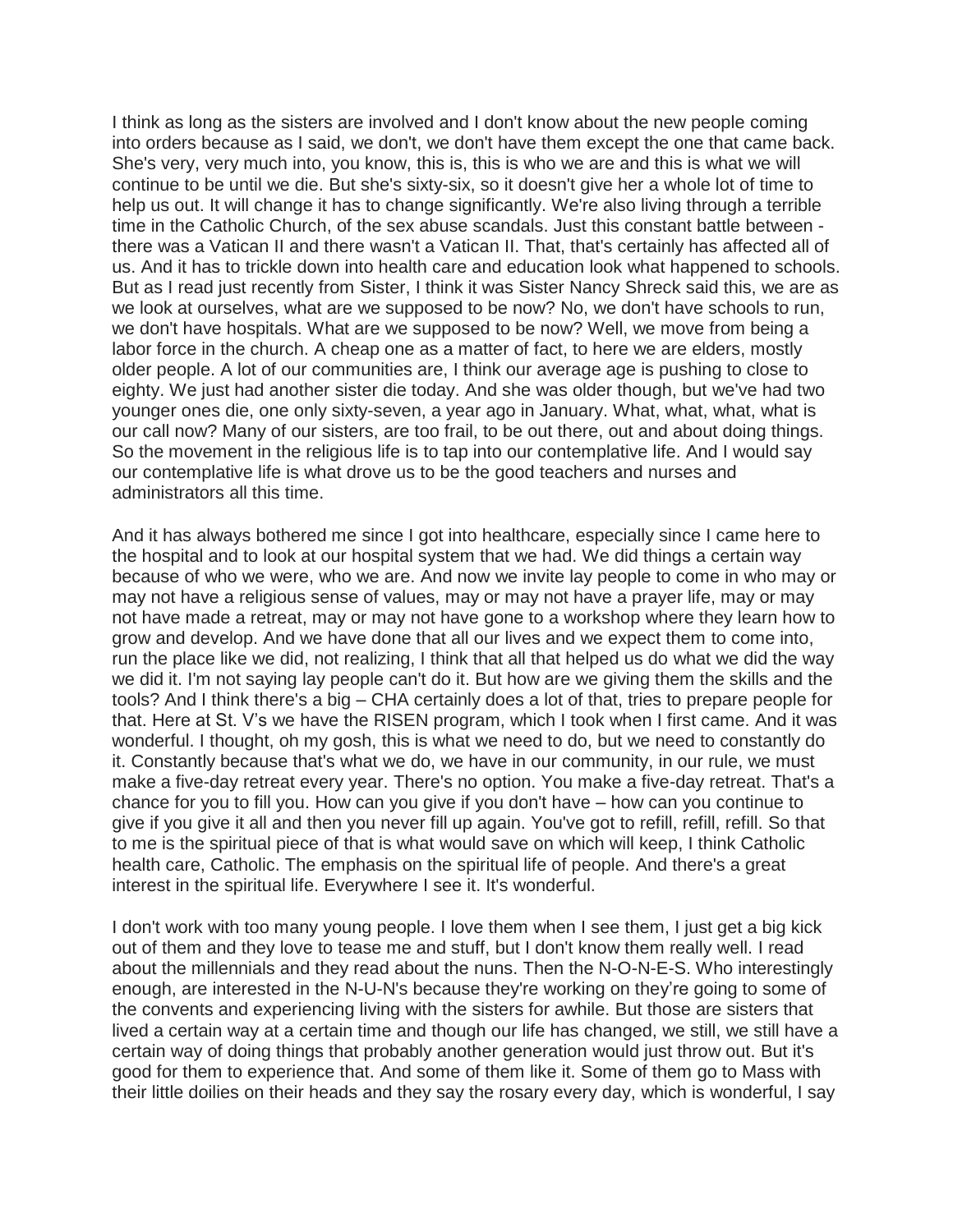the rosary. I mean, it's, we threw out a lot of stuff that I'm glad the young people are finding. Some of it though, I'm not so sure. It was so good for them. It's going to be so good for them, but they need something - you can't, they're in a vacuum. Religiously speaking, spiritually speaking, religiously speaking they're in a vacuum, spiritually they're looking and they're hungry. I hang around every month with a group of Muslim women. Muslim, Christian women, see my Quran there next to my Bible. They are the most wonderful people. I did a dialogue, a workshop with them out at Lourdes was called - we use St. Francis as the hinge because St. Francis of Assisi, in his day visited the Muslims. He almost got killed. He went to visit the Muslims. He wanted to stop the war. So he walked into the camp and talked to the Muslim leader and they actually found out that they had a lot in common. They respected each other. And he got out alive. And that is, since I met these people, oh my god, they're wonderful, wonderful men and women. And every month, we've been doing this for three years. We did the workshop one, and we liked each other so much we didn't want to stop. So we've been meeting now, this year it will be three years that we meet at the mosque school out on Alexis and talk about what we have in common. We know, we don't worry about the differences. We talk about what we have in common. And there's so much, they're kind, they're loving. They pray five times a day. They're just, just great people.

### 39:17 [Patricia Beach]

So, so they are Christian, or - ?

[Mary Thill]

Oh no, they're Muslims. We're the Christians, yeah, Muslim-Christian group. Yeah. Yeah. Yeah. That was the purpose to bring the two together, to see how we what we share, what's in common. Not what not what we'd fight about, right.

### 39:35 [Beth White]

You brought up an important point. And that is that the, the spiritual piece, the part that you can't really quantify is what has made Catholic health care, Catholic. If you could give advice to lay leaders who are today charged with sustaining Catholic identity in the presence of fewer sisters, what kind of advice would you give them? You mentioned the RISEN program. You mentioned a retreat every year. If you could give advice to a lay leader about how the workforce in a hospital like St. Vincent, for example, could sustain Catholic identity with fewer sisters, what advice would you give?

### 40:20 [Mary Thill]

I would give the people in charge the challenge to provide for their employees and not just top managers, but as many as possible. That sense of workshops, opportunities for them to be like the RISEN program. As a good example of, people get away from work, they get paid while they're going. The issue often is they can't get out of work because they're short staffed there's not enough people, but those who come are profoundly changed by it. They really are for the most part. I've heard a few complaints and it needs to be updated because it's over ten years old, but that's a whole other story. But that opportunity alone to take the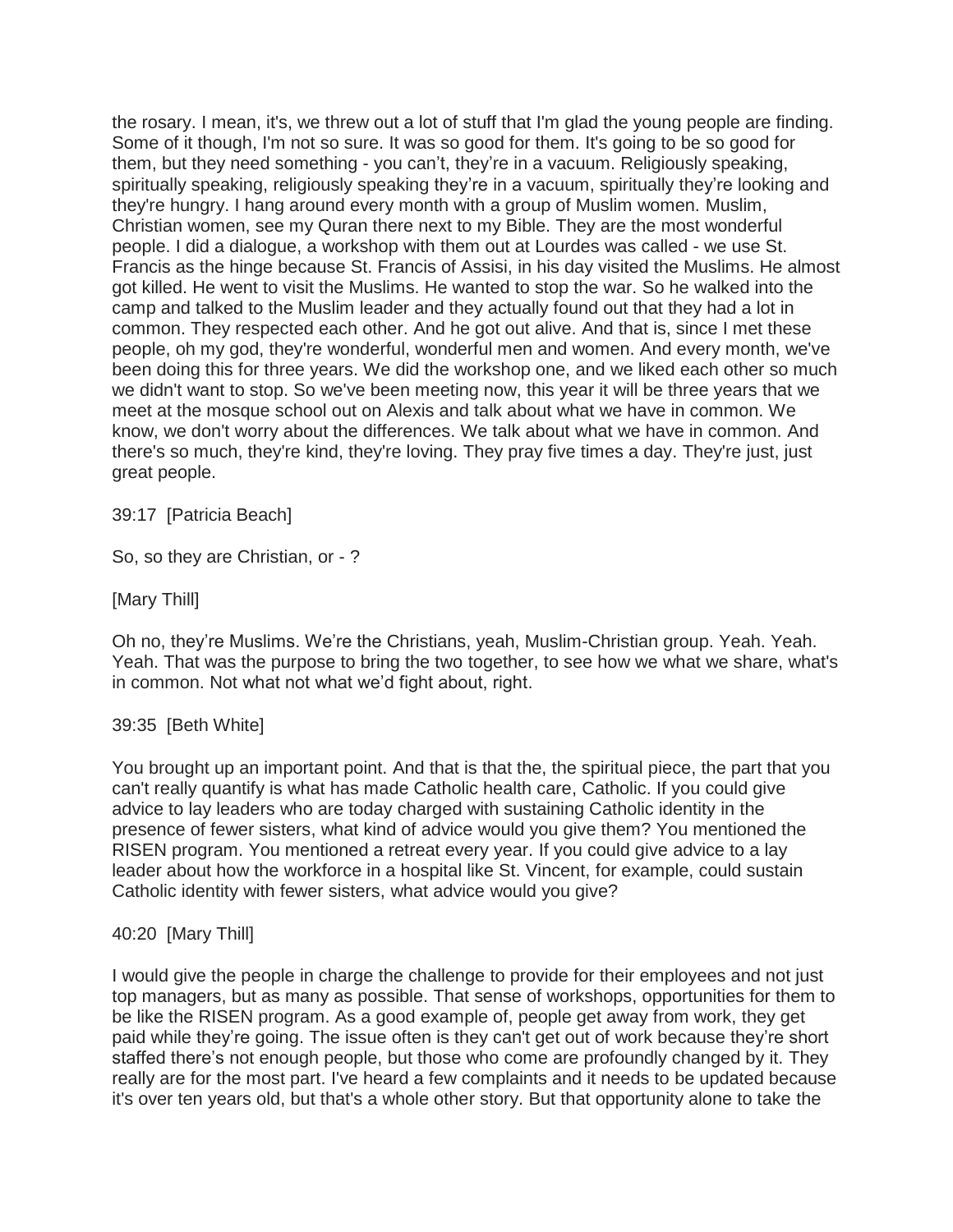Myers-Briggs and find out what kind of person you are. I took the Myers-Briggs when I was a novice. And I was so off the charts for introversion, they couldn't even tabulate it. And then I took it again as part of a faculty member at Lourdes. And then I took it again. And by the way, I taught Lourdes, at Lourdes for twenty-two years, I taught elementary school and then from sixth grade. I went to teach in college. And I called the dean and I said, Sister Andrea, I'm here trying to make a syllabus for my course in gerontology. What should I do? What do I need to put in there? She goes, Take nothing for granted. I said, Okay. So that's what I did. So twenty-two years, I developed associate degree, a bachelors in a BSE. They called it a bachelor's in something. Or they could bring in any kind of bringing their courses and put them together and make a bachelor's out of it, including gerontology, then we had a pure bachelor's degree.

And the last thing I developed was a bachelor's in nursing home administration when they closed the - what it used to be just down the street from here by Mercy College. The Toledo - it was put together by the Union Toledo, something something, had two hundred residents and they closed two weeks before Christmas. I was furious. So I did something about it. I knew the guy down the Department of Health down in Columbus who was in charge of nursing homes. And I said, I gotta do something. He's said, said what do you want to do? I said I wanted to develop a degree in Nursing Home Administration. He said, well, tell me what you got, show me what you've got and I will. We had a business program in college. At the college, we had the gerontology program and we had lots of other courses that would be helpful. So I put it together sent it down to him. He said good, go for it. So we did it. But the colleges, but the college, my dear beloved Lourdes, changed - dropped the gerontology program after I left. If I was still there, they'd still have it. They couldn't get rid of me and they knew it. But I left. One of my former students took it over. She went and got her Masters and started doing the teaching. So it's gone and everybody kept saying to me, why would they close it, if anything, we need it now more than ever. When I studied at Michigan in '73, '74, the professors kept saying we're not talking about some people that are going to be born someday. We're going to take care of them. These people are alive already. Now how are we preparing ourselves to, to do whatever they need? And gerontology wasn't, isn't just healthcare, it's housing, it's retirement, it's leisure time, so that was, it was a very general program. So I did that for twenty-two years while I was trying to figure out how to run Rosary Care Center at the same time, at the same time.

### 44:16 [Beth White]

You know, one of the things I enjoy hearing about is the work that you do here at St. Vincent. You have some work with palliative care, advanced directives, and so forth. And you also mentioned that you wander around the hospital, looking at patients and needs on units and maybe visiting those who you think look they might need to be visited. As you're doing that, how do you see Catholic identity being implemented at the bedside, by, by nurses and lab personnel and people that the patient comes into contact with?

### 44:51 [Mary Thill]

We have a wonderful, wonderful staff here. We really do. Our chaplains are, I think, I are really top notch. One of them the other day was that we have, we have what we call mercy rounds. That's another good thing for people to be exposed to. It's a chance for people to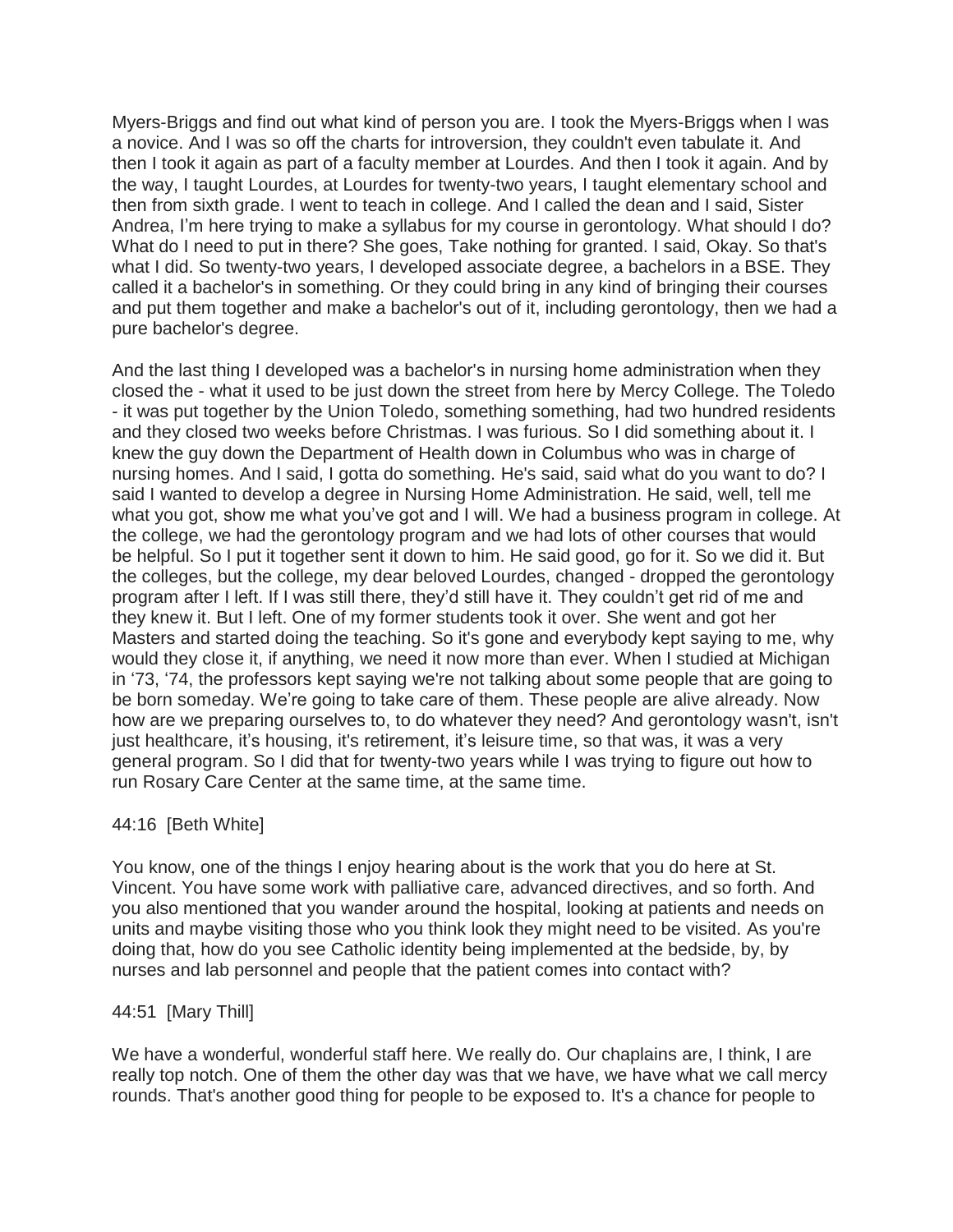come and look at a case or an issue in the hospital and for the people who are involved in it to tell you about it. And then the emphasis is, how did you feel? How did it feel to treat this? Like we just had one last week. It was about the repeater that comes back to the emergency room sometimes six times a day. One guy was coming or one lady. And two docs talked about and it was wonderful to hear them say. I have to constantly remind myself, even though they're swearing at me or spitting on me or hitting me I have to remind myself that they're human beings and it's not me personally that they're mad at, something else that's going on. And they said we have to remind ourselves of that pretty often. And sometimes it's really hard so that they learn. They rely on the social workers and they, they praised the social workers for how they - one doc that I don't know how you ladies find these resources for these people, but eventually they'll, they'll sit down together and they'll work until they find a home for somebody who needs a home. Or if they don't like, don't want to be put into a home anywhere because they don't like the rules and regulations. Then somehow how do you find the resources to keep them from freezing to death on, on the streets or melting in the summer time. So a lot of that, Michelle Isaacs is a good example of someone who works very well. Comes out of the mission all the time. She kind of amazes me because when I first met her I went, What are you doing here? But anyway, she is, she's got a really heart, good heart for people.

And then there's one chaplain stood up at the, at the, the meeting the other day. And he said he was involved in this. And then he said, and I have to tell you, I love and I've heard him say this before. I love working at St. V's because the people here are so aware of the dignity of other people. They're - so he said, and I, I can, I can pray with people who want to be prayed with. I just feel, I feel so accepted as a chaplain by the staff. The staff will call on you. Yesterday I had my own experience. I was upstairs on one floor filling out my little form. I don't use the computers, so I write a note and then poor Don the chaplain has to put it into the computer. I could do it, but if somebody else wants to do it fine. I can visit more people because by the time I figure out the forums. Anyway. This nurse came up to me and she looked at my name tag. I'd never seen her before. And she said, she did, she didn't say Sister Mary, she just goes, Oh, she said, I wonder if you can help me. There's a lady in this room here. She's says she's dying and she is sick. You know, she's not well, but she, but she talks like she's, she's almost trying to die and it was just bothering her, it just bothered her, she didn't, she just didn't think that was right. So she said, Could you go in there and talk to her? So seems that her family is here, she's really, really bad and really dying. But this morning she said I went in there and she was got herself up out of bed, went to the bathroom, came back in bed, sat down. So there's something going on there. So I said, okay, I'll go in but the fact that she saw me, saw my name and was looking for somebody. A lot of people think I'm a chaplain because I'm a sister. And I don't necessarily make the distinction. I don't have to.

One time they call me because there was no priest to go down to the emergency room to give last rites to some poor man who was dying. So he says there's a sister here we'll send her down. So down I went. And I prayed with him and his daughter, and he did die. And I'm, I'm okay to do that. But that's something else. Because some of it is because I'm a sister, some of it is because they know who I am. And our chaplains would be happy to. I mean, there are - people can be trained to do some of these things. So that's my hope that, that's that in a way maybe we got in the way of people being aware that they had the same gifts we did, to go and help people and treat people kindly. And that's what Francis did, that's.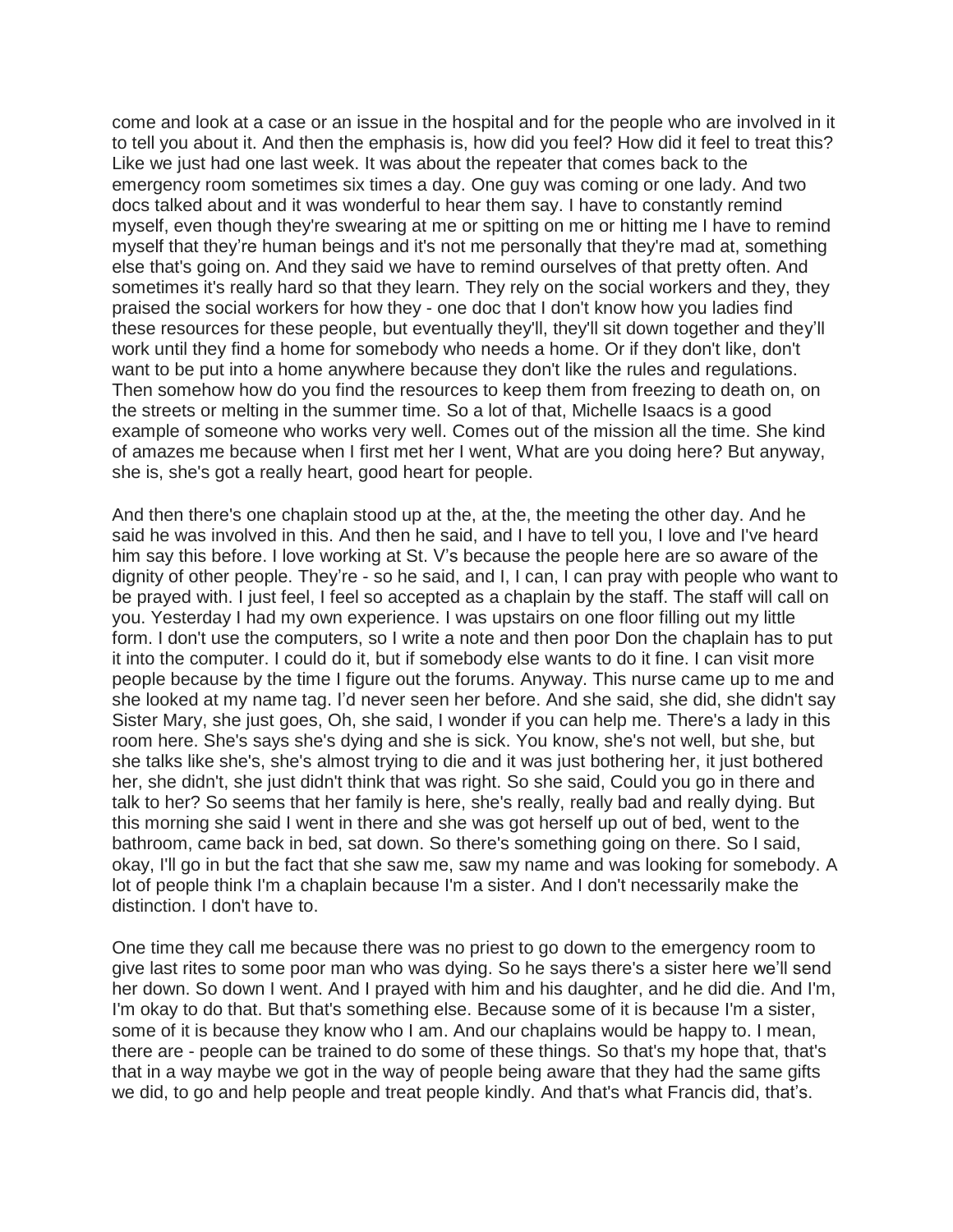But most of the early founders did. Catherine McAuley, Marguerite d'Youville, they were - Catherine McAuley and Marguerite, they were ordinary women who started, they didn't intend to start a religious community. It just happened as they, other people were drawn to what they were doing. There were other women that wanted to teach children. There were other women that wanted to nurse, help people. So they joined them. Really the, I think the church usually forced them to become a religious community. Otherwise they were just a good group of people that would help people. And that's, I think what we all need to do these days. If we live in our little enclaves, it doesn't, it doesn't always work that way. So, yeah, I have no idea what religious life will be like in the future. I won't be around all that much longer, fifteen to twenty years. And, and I keep telling people, Don't you worry about the religious? No, that's not my job. That's God's job. God's the one that called us. He made all these people. God's in charge. That's His problem. We'll help where we can. But we're not in charge, you know, really. It's up to the good Lord. I did read something. I don't know if you know about Richard McCormick, Father Richard McCormick. He was a Toledo boy, priest, moral and ethics and theologian. He wrote something just before he died, that he didn't think Catholic health care would survive because of mercy killing, euthanasia, and abortion. He didn't think that we would be strong enough to fight those things. That was his educated opinion.

51:28 [Beth White]

What's your take on that?

51:30 [Mary Thill]

I think we have to broaden our vision. We know our bishops are so focused on abortion that they forget that there's people in prison, there are refugees, there are immigrants. There are other ways that Catholic health care is more than the beginning and end of life. There's all the stuff in between that we also need to work on. So I think we have plenty to do. I don't know that it would die off, but made, it made me stop and think though, that if that could become so powerful –

[Beth White]

If that becomes the biggest focus.

### 52:09 [Mary Thill]

Yes. Then we'd be in trouble. Yeah. Because I know we have our hospital in Sandusky closed because we got closed out of the insurance. There'll be insurance companies wouldn't pay for the care we were giving Providence, Providence Hospital was ours. Okay. That was one reason. I don't know all the implications but I know that was one. They got we got closed out of the of the system and that's the threat. You know, if you don't do the, if you won't do abortions and you won't kill people then we won't give you any money to take care of the poor. I mean, that's the government. Could, government could do that especially with certain people in charge. Now, you know, it's really, it's really scary. It can be very scary and threatening when you think about what's what has happened. It can go the other way too. If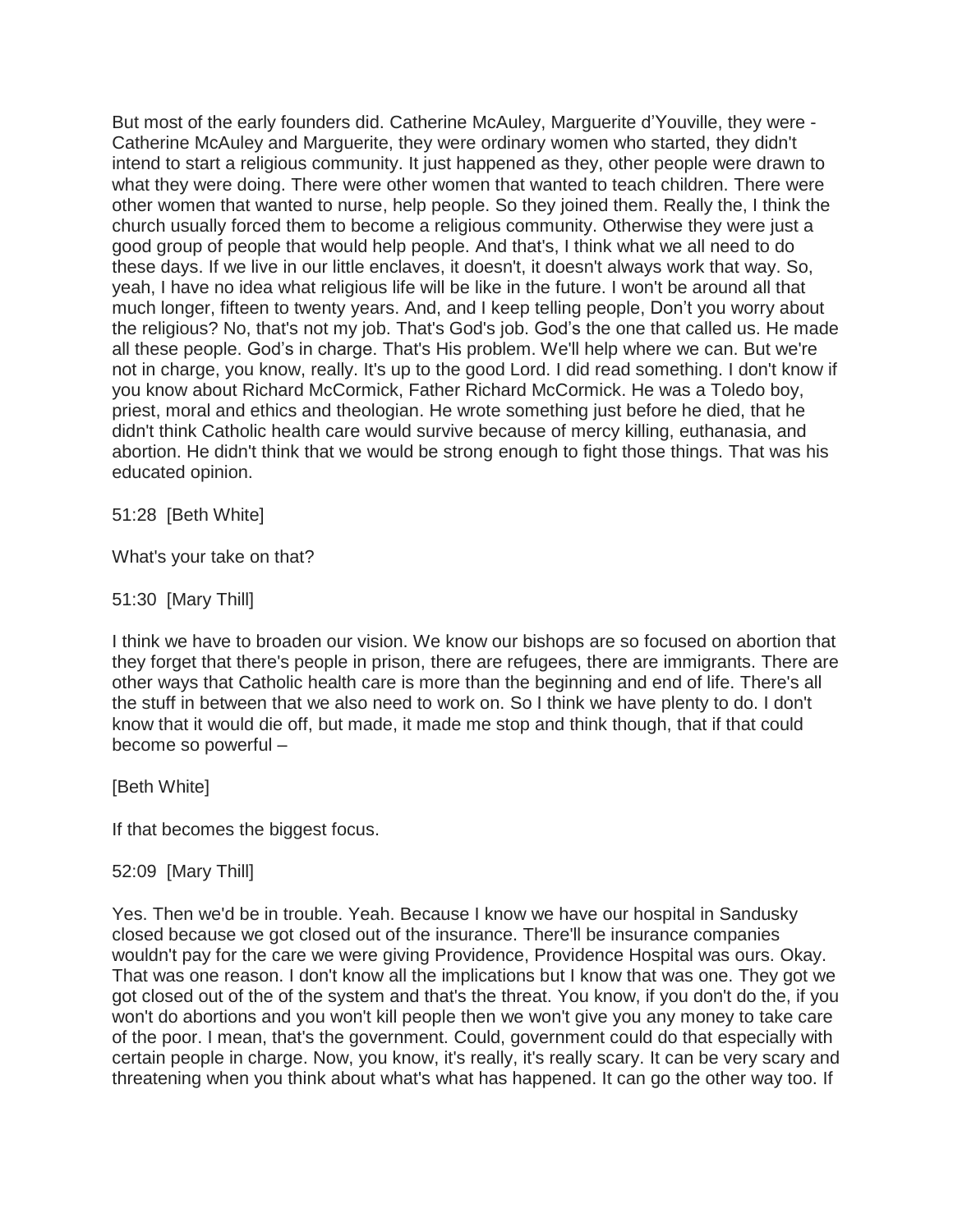we can get, we can have enough good people that wanted to do the right thing and make it better for everybody.

# 53:15 [Beth White]

Sister Mary, it's been a pleasure to talk with you and to, to, to hear your insights. Are there any other comments or stories that you wanted to share that we haven't had a chance to ask you about?

# 53:31 [Mary Thill]

I think we covered most of it. Oh, one thing that I need to tell you about is about how we how we will survive, how will health care, Catholic, Catholic identity survive. Our sister, Patrice, who was a wonderful mother superior we had back in the days when we were changing, when schools were closing and people who are going into different ministries. And the sisters were upset that we were closing schools. Well, we weren't but the parish or the bishop was. And she said, Well, we've got good people coming in. If we, if we did our job right, if we taught people right, then we don't have to worry about it because they'll come in and just take over as beautifully as we did. Sister June said the same thing, Mercies, our Grey Nun, she was the last of the Grey Nuns that worked here officially, she was in charge, she was vice president of mission. She hired me. And then a year later she left and went gee, thanks a lot. She told me she's and she said the same thing when she was leaving every little party we had for her. She said to the people, if, if people said what's going to happen to St. V's now that the last of the Grey Nuns is gone and she goes, if it dies off, then we didn't do our job. That was her thinking, same thing that Patrice said. Yes, if it dies off if the Spirit can't continue. We missed out somewhere and people do, people are really those that know her. Now the thing is people that don't know the Grey Nuns, there are very few of them left, if any. Yeah, I think some still knew them. They still talk about them with much admiration and great love. We just had John Sinkovic die back in January. He worked here fifty years. He was one of the orphans. We started as an orphanage, he was one of the orphans. They took him in, gave him a job. He ended up being chief of radiology. Before he - radiology didn't even exist when he was born. He was there fifty years working and then he was twenty-five years here as a volunteer. Just a great guy. Last week. I'm sorry. I got a letter in my mailbox. A package from a lawyer in Sylvania, I go oh my God, what did I do, I don't like lawyers. And in here was this little package addressed to me with John's handwriting.

### 56:05 [Patricia Beach]

That's John's handwriting. Okay.

56:07 [Mary Thill]

And they must have found this in his possessions because there was a note. "Dear Sister, just a little note to thank you for all that you do for, for our St. Vincent's. Our St. Vincent's. I love I have always enjoyed my time and that I had working with the Grey Nuns from day one, 1943, that was the year I was born. What when they and Sister Marguerite, St. Marguerite too much took me under their wing and did nice things for me. Each and every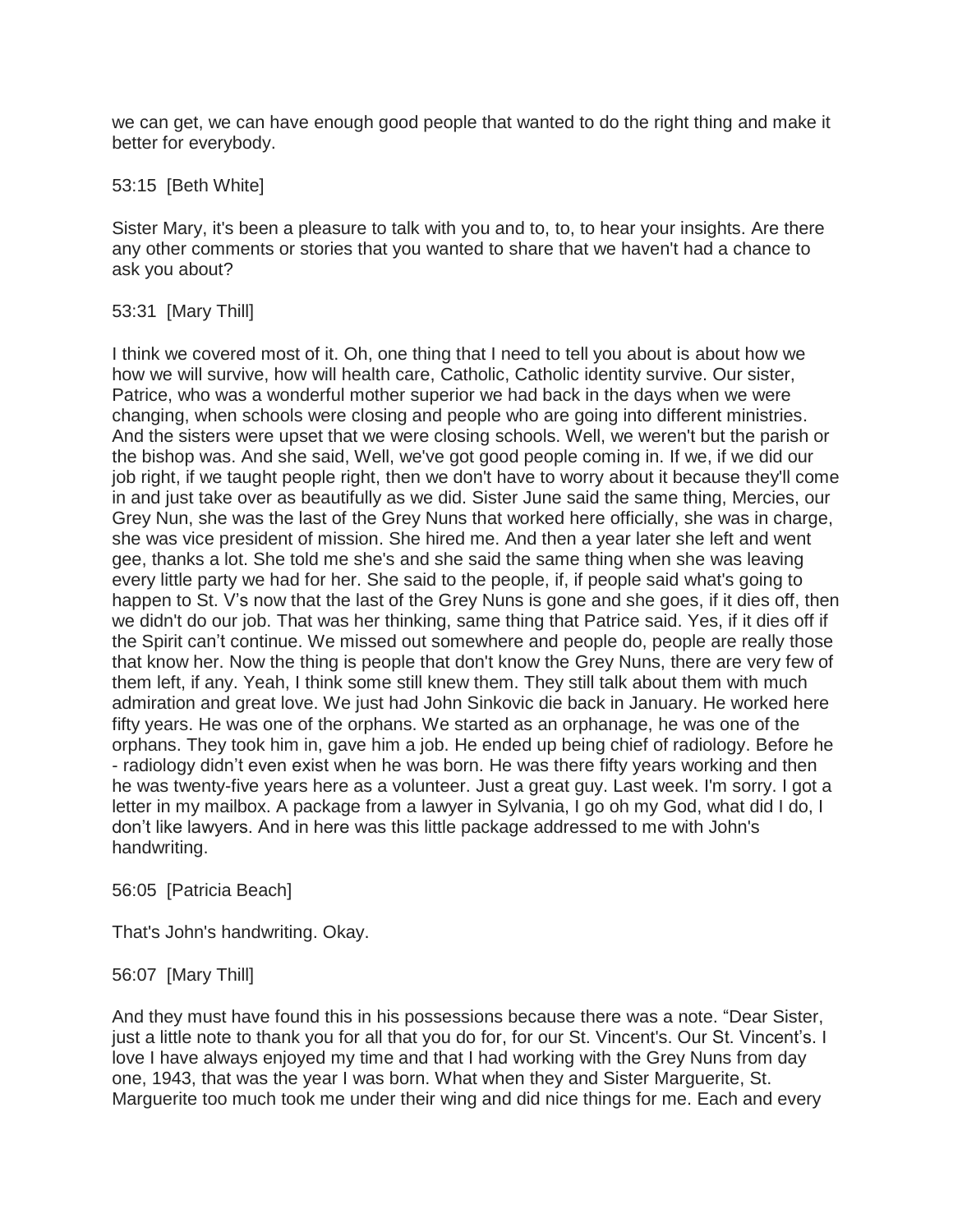one of them were to me, a mother away from home. St. V's is my home." He sent me a rosary because he knows that like the Blessed Mother. He used to give money to charity that asked him to give money. And then you get all these little gifts with them. He'd bring them to me every once in a while. That was one of them. I thought that was real sweet. Yeah. And then the lawyers said this was just something we've found already addressed and they sent it. So I read that to Sister Marcia the other day to let the Grey Nuns know. And he was here, he broke his hip before Christmas, was here as a patient and then ended up at Heartland of Perrysburg Nursing Home. Couldn't go home. I saw him New Year's Eve and he said, Sister, I can't go home anymore. And he was active he was driving, he was kayaking, he was hunting, he was fishing everything until maybe the last year or two. And he said, But I got everything arranged. I got all my friends, my hunting friends, who's gonna get the kayak, who's going to get - his kids. Boys didn't, weren't interested at all in sports. But he was in hunting and fishing. My, my guns and my, my bow and arrow and my fishing gear. And I've got that all for my friends. But not till I die. He died on the 13th. I think it was. this was the first yeah. So he was a good man and everybody knew him we're trying to think of some way to honor him here. His buddies at his club that, the Moose Jaw club, named as the conference room after him. I've pictured with the big sign over his head. But then we had, did have a lovely party for him two years ago this summer for his ninetieth birthday. And we had a big party for him here. But we wanna do is - I don't know what plaque or something. Jennifer and I have been talking about what can we do? You know what we have such good people like Vanessa, you heard about Vanessa. What are we going to do for her? Dr. Luskavan's already got a plan. Yeah. He said I'm going to the name of he said I'm going to name the group room in her honor, but the trauma, and the trauma center which she helped write the grant for put together. That's how I met her, saw her around all the time. She was part of the mercy rounds committee too, she was really big on people needing to feel, and that's what they do with them. How do you feel having to do this? And we get some wonderful responses from people. And then how do you cope with it? How they share each other, how they tell each other, how they cope with some of the tough things that they have to deal with, like babies dying and people coming back to the emergency room six times a day.

### 59:37 [Patricia Beach]

Yeah, or taking care of an employee. I remember that from nursing rounds, when a patient is your coworker.

#### [Mary Thill]

Is your coworker. Yeah. They just had another incident at the Heart Center a couple weeks ago, one of their employees had a heart attack. I don't - I think she made it, I'm not sure. I think she did.

#### 59:59 [Patricia Beach]

Sister, I did want to circle back to one thing that you said much earlier, so it's completely out of sync, but I was kinda struck about how, you know, you mentioned what when you wore the habit up at University of Michigan and the name change and stuff, how did it feel not to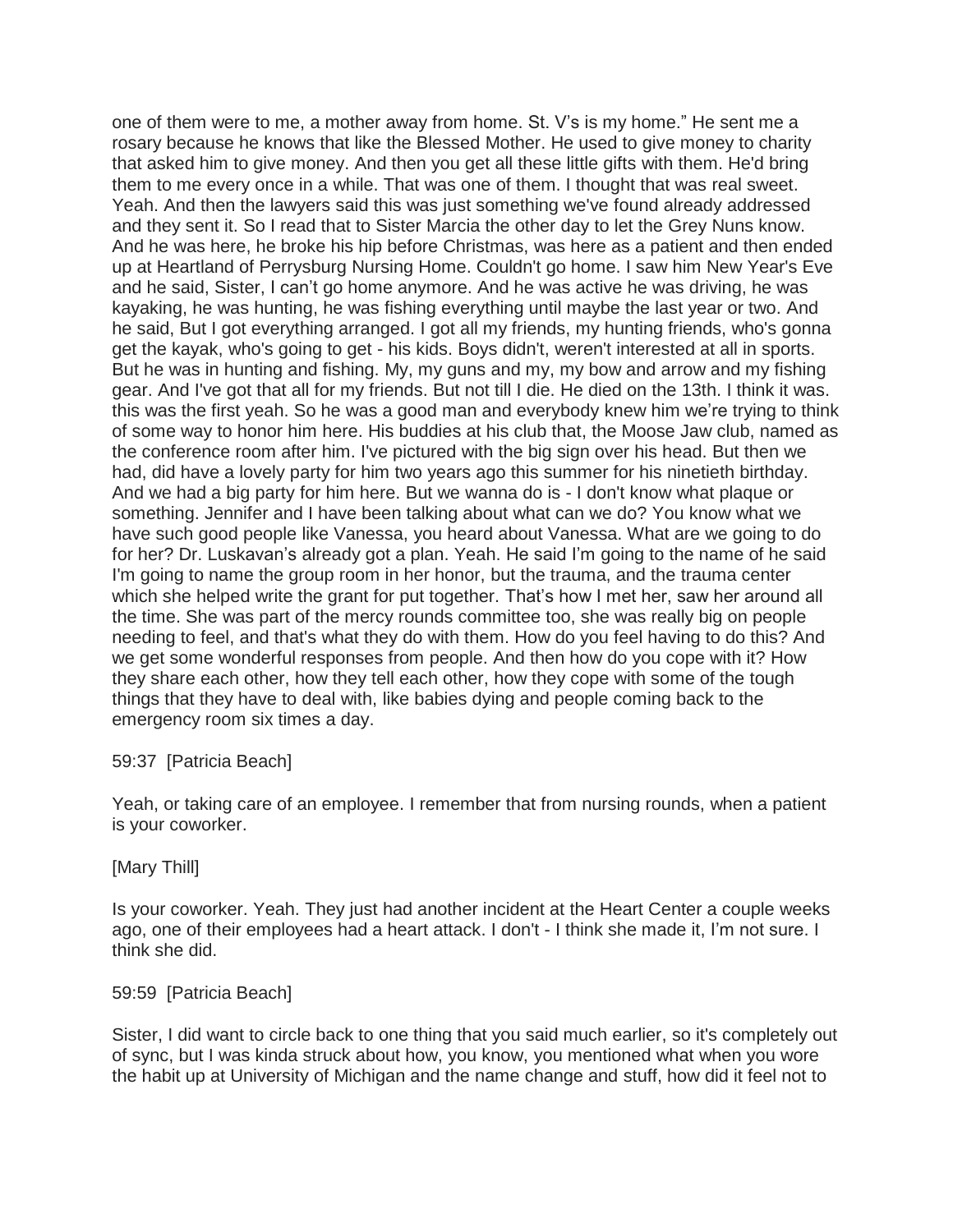wear the habit anymore or how did you decide to go back to your baptism name? I'm assuming that's what Mary Thill is.

## 1:00:23 [Mary Thill]

Yes. Yeah. When I got the habit, I loved it. But then the more I wore it, the less I liked it. It was a lot of work. You couldn't just throw it in the washing machine, the old habit. You to take it apart, put it, wash the pieces, and then sew it back together. Well thank God I learned how to do that much sewing. I never learned how to sew the coif that piece that came around our covered, our hair and never had to so I got - I don't know how I escaped that because everybody you couldn't leave the novitiate unless you made a dozen of them. So I think we had lot left over so I didn't have to make, but I was real good at sewing the other piece cause they were straight, they weren't hard to sew because they were just a straight piece and just put a couple of pleats in it. It wasn't too bad. But then the more I wore it see this part of it was interesting, when I talk to my Muslim friends, because a couple of them wear the whole thing, not the black burka, but they wear the head cover up and the long dress. I said, because they asked me they said, Sister, how come the sisters don't wear that anymore? I said, well, I can tell you personally why I don't wear it. I don't wear it, number one, it was extremely hot in the summertime and very cold in the wintertime because all the air would blow up that long dress and we didn't have warm coats and stuff. We had a little shawl they put on us. So it was not real comfortable. And it took a lot of work to keep it going. You only had three of them, so you had to keep them going.

And I didn't like one time, one time another sister and I went to the bus station to pick up the principal of the school. She'd come from Cleveland, downtown Toledo, we were in the bus station with our cute little, whether you call, it, was like a cape and the habits, a full habit. And two drunk Mexican guys came up to us and took my hand and my gloves, start kissing my hand, and I go, Veronica let's go to the car. So we ran to the car, locked ourselves in until the bus came. And every once in a while some people would come up to you and say, Oh, you're a sister, what order are you? I said I'm a Sylvania Franciscan. We had these nuns. They were so mean they beat us on the knuckles - and I didn't do that. You've got the idea about the good and the bad. One time I was at Woolworths and I walked by a counter and the little glass thing that was protecting things from falling, fell. I didn't touch it. I just walked by and it made such a noise. Everyone in the store came and here's the nun standing there. After a while I just found it - like we stuck out too much. And what really bothered me was we represented, and this is definitely true for, for policemen and firemen and military. You represent all that people don't like or do like about you. They don't know you. They just know that - that's why I didn't like it. Did not like it.

After that, I was - a certain amount of freedom it was funny. I changed my name in 1980 from Robert Frances. I asked for Robert Marie but I got Robert Frances. I didn't mind it but people couldn't understand. I mean, people who I worked with, lay people would they'd call me Frances, Sister Frances because it was like a feminine name. Couldn't understand where the Robert Frances came from. And then I would say to people, my name is, my name is Sister Mary Thill. After I went back to my baptismal name, my dad gave me my name, Mary. So I asked him if he would mind if I went back to Mary. Oh, no, he said fine, he was happy that I had Robert Frances, I think, but he hated our interim habit. I - of all my sisters in the community looked the worst in it. Well, because I was such an obedient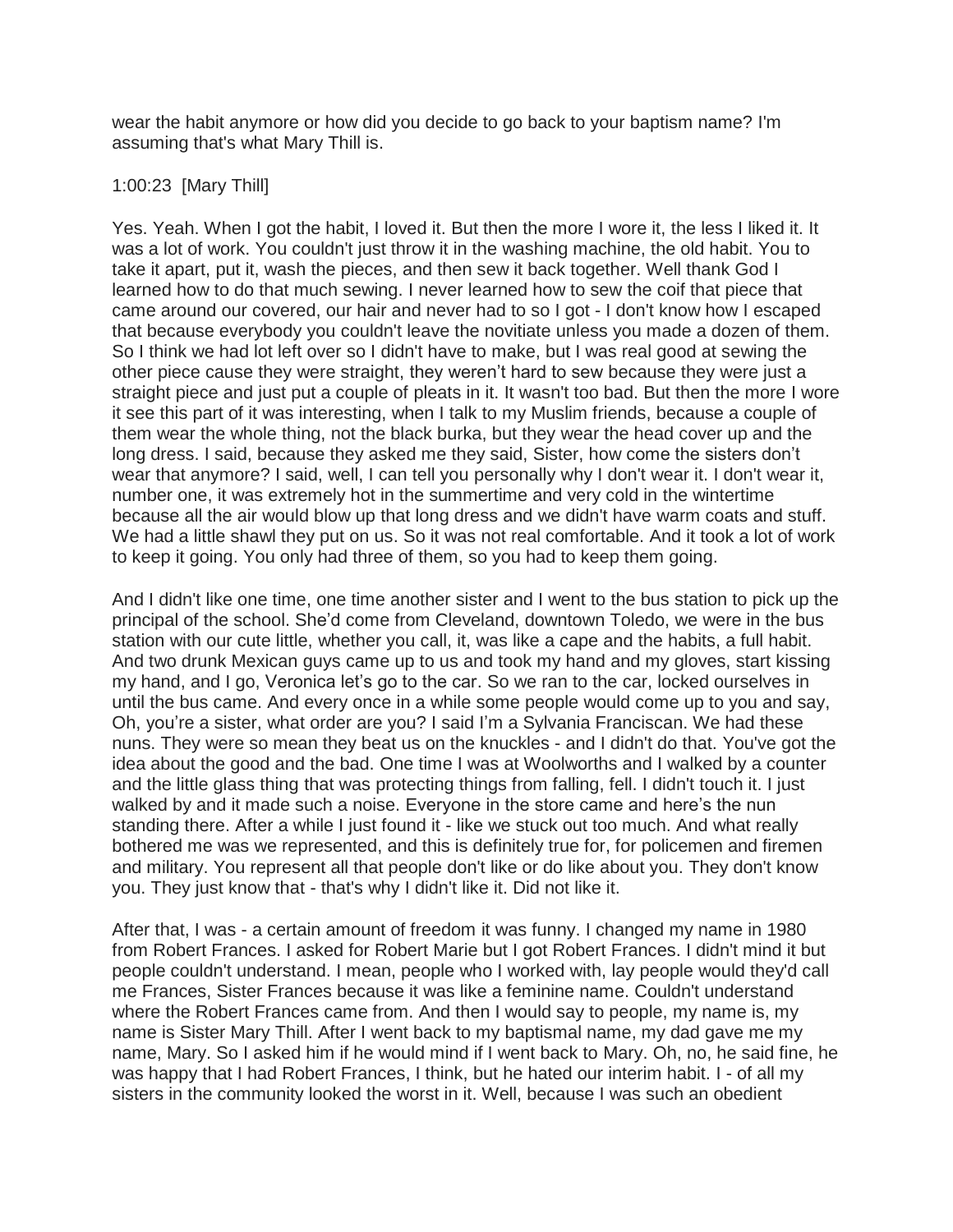person. We weren't supposed to show any hair So I did it so my hair and my hair goes way back too so I looked like I was bald. So I came home one day and my dad said either you go back to that old habit or you start wearing some decent clothes. You look horrible in that thing, he was embarrassed that I was his daughter. So he was a big piece so I went back and then we went back to slowly. I didn't hang on to it. Some of our sisters did. I didn't keep any of it. Some of them did. I didn't, I would just, I was ready to move on, get rid of it. So then one day I get this bright inspiration to get my ears pierced. So I did, went and got my ears pierced. I go home that summer, my mother standing there coming out of the house, waiting for me to come so she can see me. I didn't tell her, one of my third grade teacher, Sister what's her name, Antonella must have told her that she and my mother were good friends. She looks at me, she goes and when did you get those ears pierced? I said earlier this summer. Because I think and in her generation only loose women got their ears pierced. She did the same thing when I, my first pair of glasses I got were readers. So I've worn them the end of my nose, I think she hated them, I go, Why? Because the governor's wife of Minnesota wears them and I can't stand her. That's a good reason.

1:06:12 [Patricia Beach]

And I would just echo - I cut Beth off there. But what she was saying, how much we have enjoyed this past hour or so.

1:06:20 [Mary Thill]

Well, I've enjoyed it too, thank you for being so generous with us. I have a dream someday I'm going to write my biography, autobiography.

1:06:28 [Patricia Beach]

Oh, you should. That's going to be on the cover. Oh yeah. And if you want help with that, Beth would be glad to help, you know, both of would, we try to help people if you really - oh yeah, we would love to.

1:06:44 [Mary Thill]

I've saved my journals, I've got lots of information, different types and the different things I did as well.

1:06:51 [Patricia Beach]

We love that picture as well. Okay.

[Beth White]

Thank you again, Sister, you have given us more insight again about how Vatican II has affected the Catholic health care system and the work that you continue to do and the lives you continue to influence. Thank you.

[Patricia Beach]